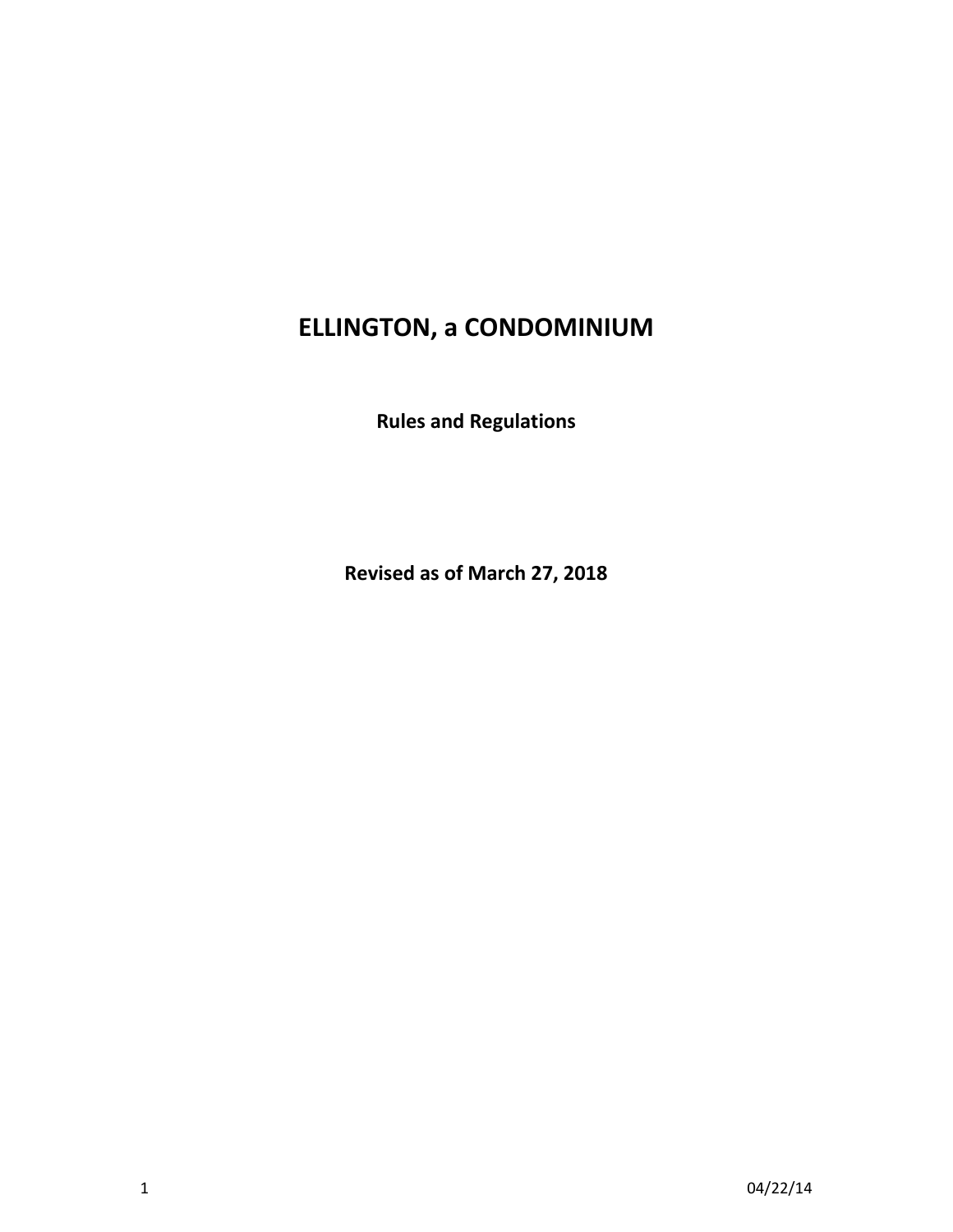# **Table of Contents**

| <b>SECTION</b> | <b>TITLE</b>                                                            |
|----------------|-------------------------------------------------------------------------|
| 1.             |                                                                         |
| 2.             |                                                                         |
| 3.             |                                                                         |
| 4.             |                                                                         |
| 5.             |                                                                         |
| 6.             |                                                                         |
| 7.             |                                                                         |
| 8.             |                                                                         |
| 9.             | <b>INTERIOR ALTERATIONS AND MAINTENANCE OF UNITS AND LIMITED COMMON</b> |
| 10.            |                                                                         |
| 11.            |                                                                         |
| 12.            |                                                                         |
| 13.            | USE OF LIMITED COMMON ELEMENTS ALLOCATED TO ALL RESIDENTIAL UNITS  21   |
| 14.            | USAGE OF LIMITED COMMON ELEMENTS ALLOCATED TO PARTICULAR RESIDENTIAL    |
| 15.            |                                                                         |
| 16.            |                                                                         |
| 17.            |                                                                         |
| 18.            |                                                                         |
| 19.            |                                                                         |
| 20.            |                                                                         |
|                |                                                                         |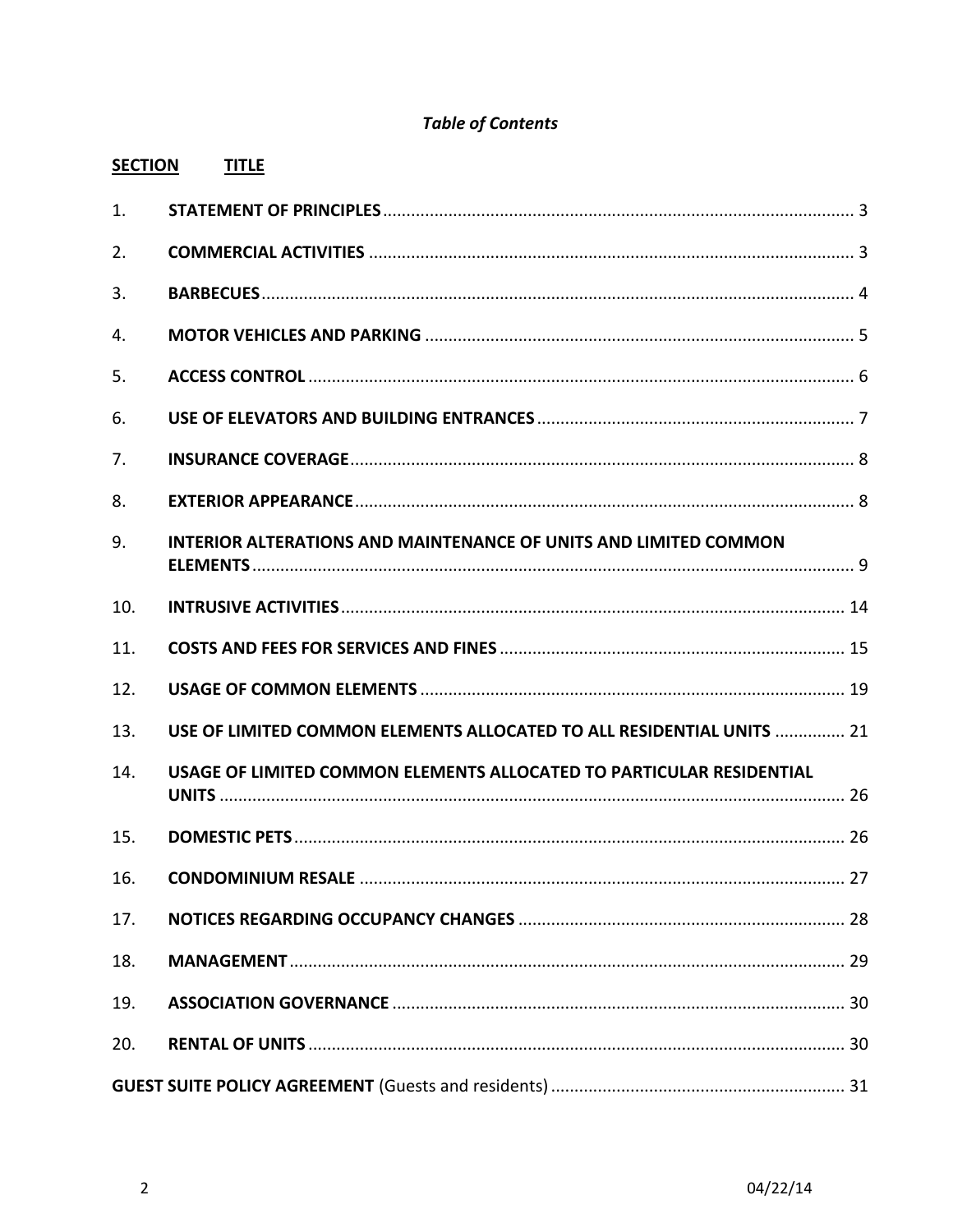#### <span id="page-2-0"></span>1. **STATEMENT OF PRINCIPLES**

- 1.1. The Board or the Association may adopt rules and regulations necessary or advisable for the proper administration of the Condominium. The rules and regulations may be amended; by the Board (or the Owners in the same manner as amending these Bylaws), and such rules and regulations shall be deemed a part of these Bylaws. To the extent these rules and regulations are inconsistent with the Declaration, Articles or Bylaws, the Declaration, Articles or Bylaws will govern.
- 1.2. For the purposes of this document, Resident shall be defined as an Owner, Family Member, Lessee or Co-habitant registered with the Ellington Management while presently living at The Ellington.
- 1.3. The Association will not apply its rules, or conduct its affairs in any manner, which would constitute illegal discriminatory treatment of any individual or class protected by law. We will endeavor to act fairly in all matters and in a matter fully consistent with both the letter and spirit of the law.
- 1.4. All references to "Association" or "HOA" in the following body of the Ellington Rules and Regulations refer to the "Ellington Home Owners Association".

# <span id="page-2-1"></span>2. **COMMERCIAL ACTIVITIES**

#### 2.1. Residential Units

The Residential Units shall be used exclusively for residential purposes.

Timesharing of Residential Units, as defined in RCW 64.36, is prohibited. No unit shall be leased (rented) for less than six (6) months, except for the Guest Suite.

No Trade or Business of any kind may be conducted in or from any Residential Unit except that an Owner or Occupant residing in a Residential Unit may conduct Business activity within the Residential Unit only if:

- 2.1.1. The existence or operation of the Business activity within the Residential Unit is not apparent or detectable by sight, sound or smell from the exterior of the Residential Unit.
- 2.1.2. The Business activity conforms to all zoning requirements for the Property;
- 2.1.3. The Business activity does not involve persons making regular visits onto the Property who do not reside in the Condominium;
- 2.1.4. The Business activity does not in the sole discretion of the Board cause excessive deliveries to/or from the Residential Unit.
- 2.1.5. The Business activity does not increase the liability or casualty insurance obligation or premium of the Association; and
- 2.1.6. The Business activity does not cause an increase in the consumption of utilities or trash collection services paid for by the Association as a common expense; and
- 2.1.7. In the sole discretion of the Board, the Business activity is consistent with the residential character of the Residential Units.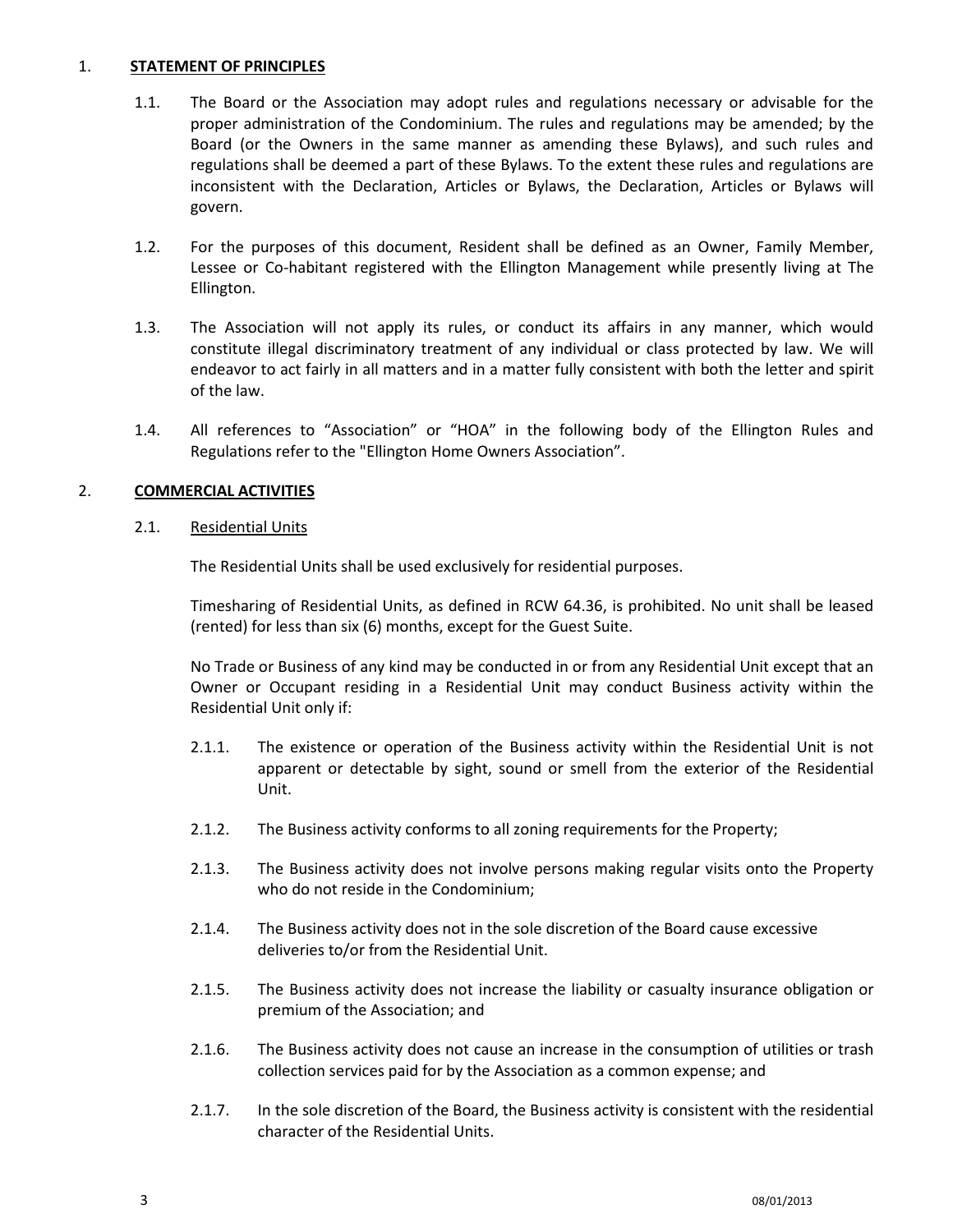2.1.8. In the sole discretion of the Board, the Business activity does not constitute a nuisance or hazardous or offensive use.

#### 2.2. Commercial Units

- 2.2.1. Prior to engaging in any commercial activity, unit owners or tenant shall submit in writing to the Board of Directors the proposed outline of the commercial activity that they will be engaged in. The Board of Directors shall review the requests and decide if the proposed commercial activity is within the scope of Section 10.2 of the Declaration.
- 2.2.2. Commercial activities which violate any local zoning or use ordinances, or which violate any aspect of the Association's rules and regulations, are not permitted.
- 2.2.3. Excessive vehicular or pedestrian traffic from suppliers, vendors, customers, employees, or anyone else associated with a commercial enterprise shall be reason to prohibit its conduct in the building.
- 2.2.4. No commercial activity can take place in any common elements.
- 2.2.5. Any solicitation or door-to-door sales in the residential and common areas of the building is strictly prohibited, unless specifically approved in advance by the Board.
- 2.2.6. Commercial units shall not allow non-residents to have access to common areas.
- 2.2.7. The Association will not assist or cooperate with any commercial undertaking, including the use of Association mailings, the Association roster or telephone directory, Association meetings or the Association bulletin board (if any), except in the connection with a legitimate activity or responsibility of the Association.

# <span id="page-3-0"></span>3. **BARBECUES**

- 3.1. The use of barbecues is a potentially dangerous situation. All owners and their tenants, guests, invitees and licensees must observe all safety precautions at all times, when using barbecues. If an owner observes what is thought to be a safety hazard he/she should call it to the attention of the Building Manager or Concierge.
- 3.2. Only propane, electric or natural gas barbecues are allowed. Gas BBQs must use 5 gallon canisters. Larger canisters are prohibited. No briquettes or wood fuels are permitted for use on Ellington Condominium decks. Chip fed food smoker units are strictly prohibited.
- 3.3. Barbecue safety: Any time you deal with heat, flames, propane, etc., you take the risk of a fire. When barbecuing on a Unit deck, several precautions shall be observed:
	- Make certain that your barbecue is well insulated from any flammable surface.
	- Never leave your grill or barbecue unattended while it is in use or is still hot or on self clean.
	- Keep all propane canisters out of direct sunlight and make certain the venting mechanisms work properly and the canister itself is in good shape. Do not store propane canisters indoors.
	- A fire extinguisher must be at hand when barbecuing.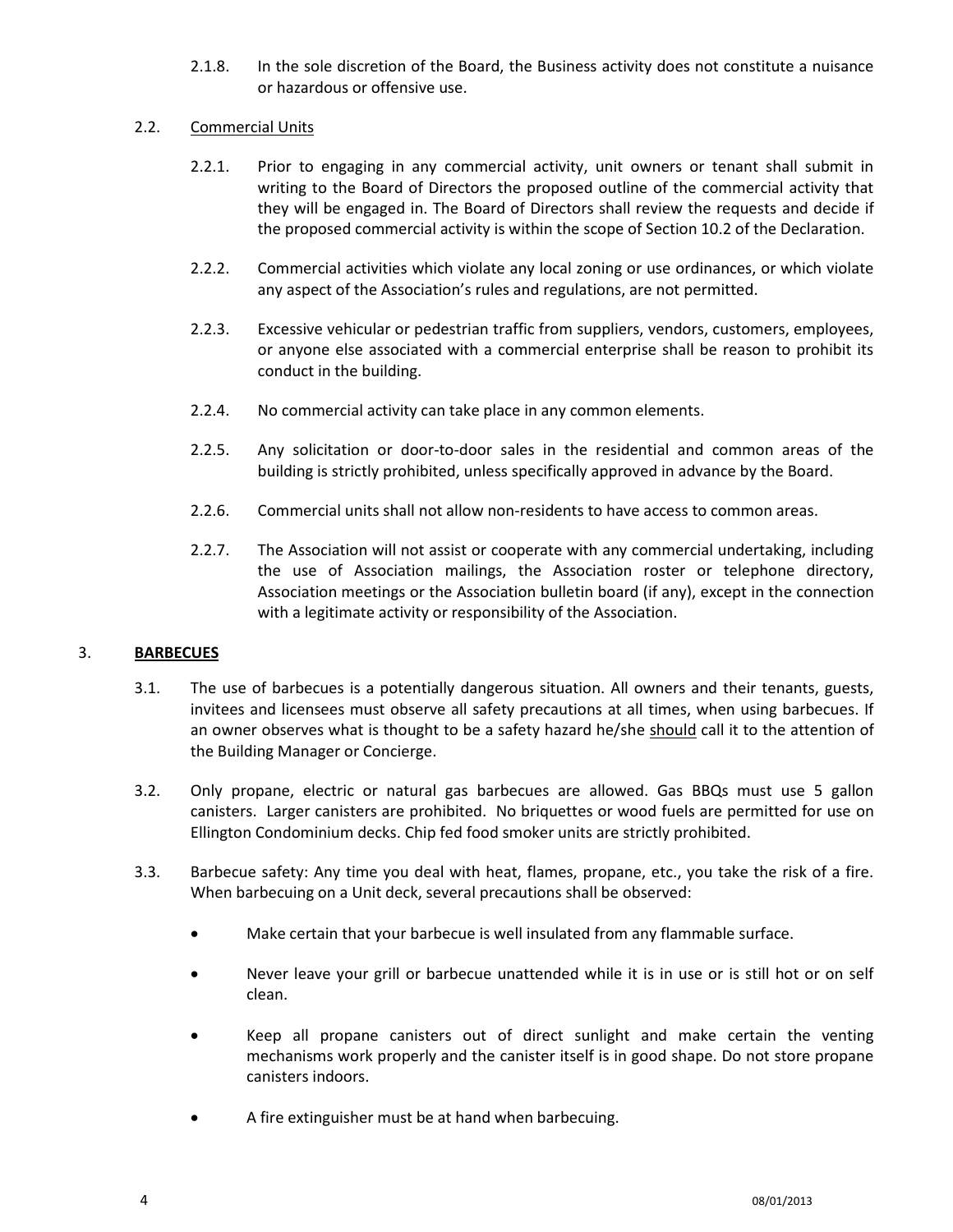3.4. Barbecuing is permitted only on residential unit decks. No barbecuing is permitted anywhere inside the building. Barbecuing is permitted on the clubroom terrace with permission and knowledge of the front desk concierge or security personnel. (This assures that the BBQ will be left clean and the gas turned off.)

# <span id="page-4-0"></span>4. **MOTOR VEHICLES AND PARKING**

- 4.1 When exiting or entering the garage, residents shall exercise caution. Bicycles have the right of way but must observe the same garage rules, courtesies and protocols as automobiles. Suspicious activity should be reported to the Concierge, night security, Building Manager, or if appropriate, the police.
- 4.2 When exiting the garage stop after passing through the gate and do not proceed down the alley until the gate has completely closed behind you. The objective is to guard against unauthorized persons entering the garage while the gate is up.
- 4.3 When entering the garage, proceed past the door sensors and stop until you observe that the gate is closed behind you before proceeding on to your parking space. If there is a car ahead of you entering the garage, wait until the garage gate begins to descend after the car ahead has entered, then click your garage opener. The garage door will begin to open again and that will signal the car ahead to proceed on into the garage and for you to enter.
- 4.4 THE SPEED LIMIT IN THE PARKING GARAGE IS 5 MPH, OR LESS. BE AWARE OF PEDESTRIANS AND BICYCLES THAT MAY BE PRESENT AND VEHICLES EXITING PARKING STALLS. EXERCISE EXTREME CAUTION.
- 4.5 HEADLIGHTS ARE TO BE TURNED ON AT ALL TIMES WHILE OPERATING A VEHICLE OR BICYCLE IN THE PARKING GARAGE.
- 4.6 All minor vehicle maintenance and repairs done on the premises must be accomplished within the same calendar day. Major vehicular repairs are to be done off site. Vehicles may not be left up on jacks, stands, or blocks overnight. Vehicles may not be left in a disassembled state, and parts may not remain on the ground overnight. Vehicles in violation will be impounded at the vehicle owner's expense and fines will be assessed against violators.
- 4.7 No repair activity is permitted that will damage or harm the Association's physical plant or the environment. All fluids such as coolant, oil, gasoline, etc., must be properly collected and disposed of off-site. No fluids are to contact in the parking garage surfaces or drains, including the areas of the car wash. If a vehicle has a fluid leak the owner shall provide and maintain an appropriate drip pan. Because of its extreme flammability and danger of fumes spreading and causing unpleasant odors, transfer of gasoline is forbidden. Any damage is to be properly repaired immediately, at the vehicle owner's expense. Car washing is prohibited in parking spaces.
- 4.8 Vehicles using the garage must be kept in properly tuned and in repair to avoid exhaust smoke and excessive fumes. Mufflers must be in good working order. Running vehicles shall not under any circumstances, be left unattended.
- 4.9 Each resident using an owned or rented parking stall shall notify management of the make of the vehicle, owners name, unit number, license number, and stall number. Parking space rental to non-residents is forbidden.
- 4.10 Residents must use owned or rented stalls only. Improperly parked or positioned cars will be impounded at the discretion of Management at the request of the stall owner or at the discretion the Board of Directors. There is a limit of one vehicle per stall. Exceptions will be made for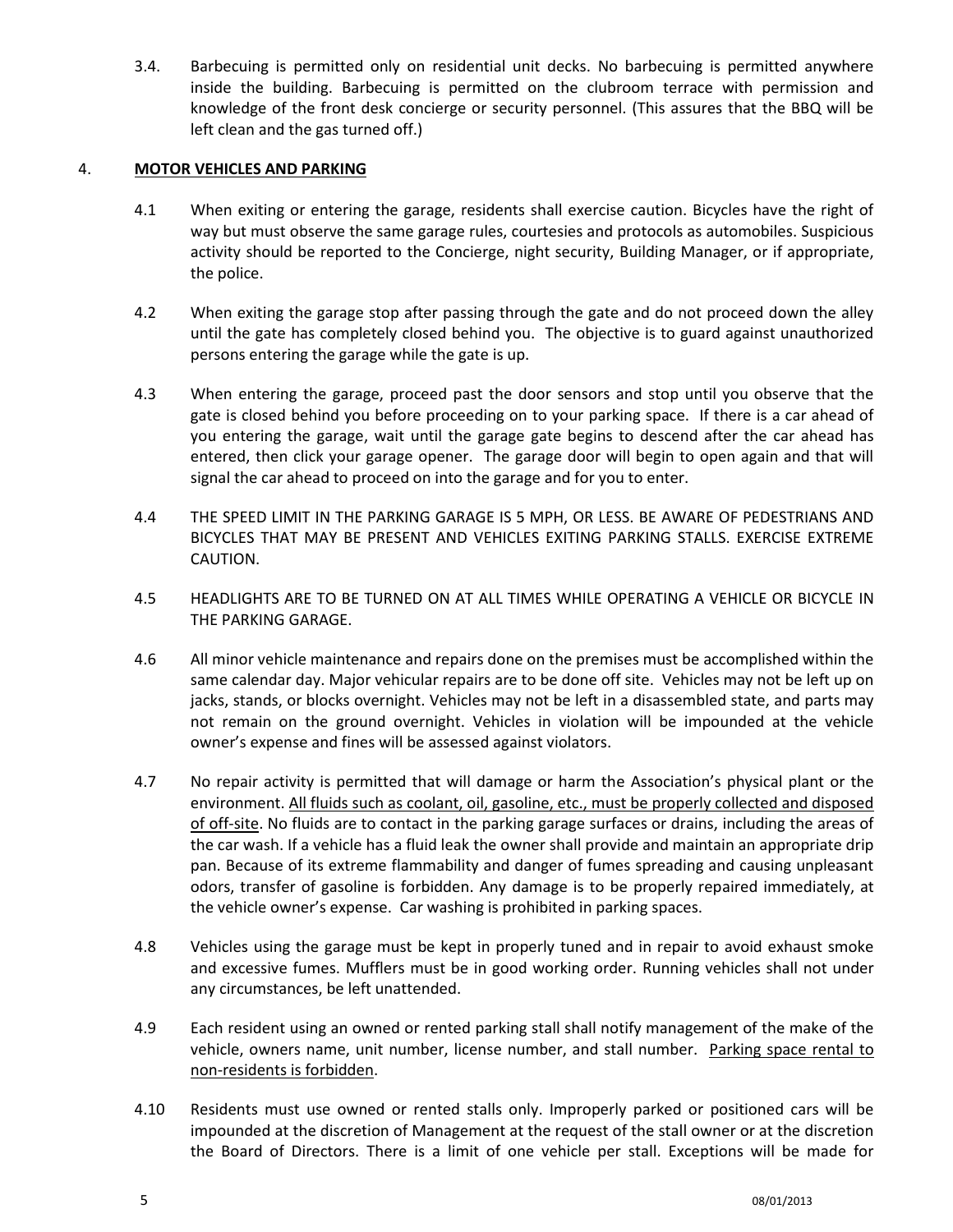motorcycles or mopeds when the space being used does not exceed the marked length and width of the stall. Parking of any vehicle which obstructs the use of any adjacent stalls or which impedes the flow of traffic is prohibited, and can be impounded at the owner's expense.

- 4.11 Car parts, vehicle accessories, personal property, trash or miscellaneous items are not to be stored in any stalls. Such storage poses a hazard and hinders proper cleaning of the garage. All such stored items will be removed at the discretion of the board or property management at the owner's expense.
- 4.12 Construction of any storage "locker" in or adjacent to a parking space is forbidden. Kayak, canoe or other storage may be permitted by the Board, upon submission and approval of a design that complies with all fire and building codes and other requirements. Approved storage devices will be installed entirely at the owner's expense.
- 4.13 Any vehicle in violation of any rule contained in this section is subject to immediate impoundment at the discretion of Management or Board, at the vehicle owner's expense. Building Management may see fit to place a warning on a vehicle, or contact the vehicle's owner directly, but there is no assurance that any warning will be given prior to impoundment or removal of the vehicle. In addition to the cost of the impoundment levied by the tow company in accordance with applicable civil tariff, a charge may also be levied for any administrative time incurred by the Association in enforcing or attempting to enforce any rule in this section, or in effecting or attempting to effect any impoundment.
- 4.14 All vehicles are parked at the owner's risk. The Ellington HOA or Property Management is not liable for damage or loss of vehicles or personal property parked or located in the Ellington garage.
- 4.15 All vehicles must display current tags, registration or temporary trip permit.

# <span id="page-5-0"></span>5. **ACCESS CONTROL**

- 5.1 The Prox Card System is designed to limit access into the building to authorized persons only.
- 5.2 To prevent unauthorized persons from entering the building, residents are asked to be alert for possible problems and/or danger and notify the concierge or the police immediately.
- 5.3 See Section 11.4 of these Rules and Regulations regarding the cost of a Prox Card.
- 5.4 The Entry Access Intercom unit located at the lobby main entry will allow visitors to contact residents in their homes. Residents may provide access to the building lobby by pressing "9" on their phone when talking to their guests. All unannounced or unaccompanied Ellington guests must sign in at the front desk.
- 5.5 Small hand carried deliveries will be permitted through the lobby entrance. All large items, including but not limited to, furniture and appliances, must be delivered through the parking garage via padded elevator by arrangement of the recipient through the Ellington Concierge.
- 5.6 Owners shall notify Management at least 24-hours in advance of any scheduled repair or maintenance, which will require admitting tradesmen to the building. Trade persons will be required to sign in and out with the Concierge, and are not to be given Prox cards or fobs. The owner is responsible for the trade person's activities while they are inside the building.
- 5.7 The Concierge will not admit visitors to the *Ellington* beyond the building lobby without permission from a resident.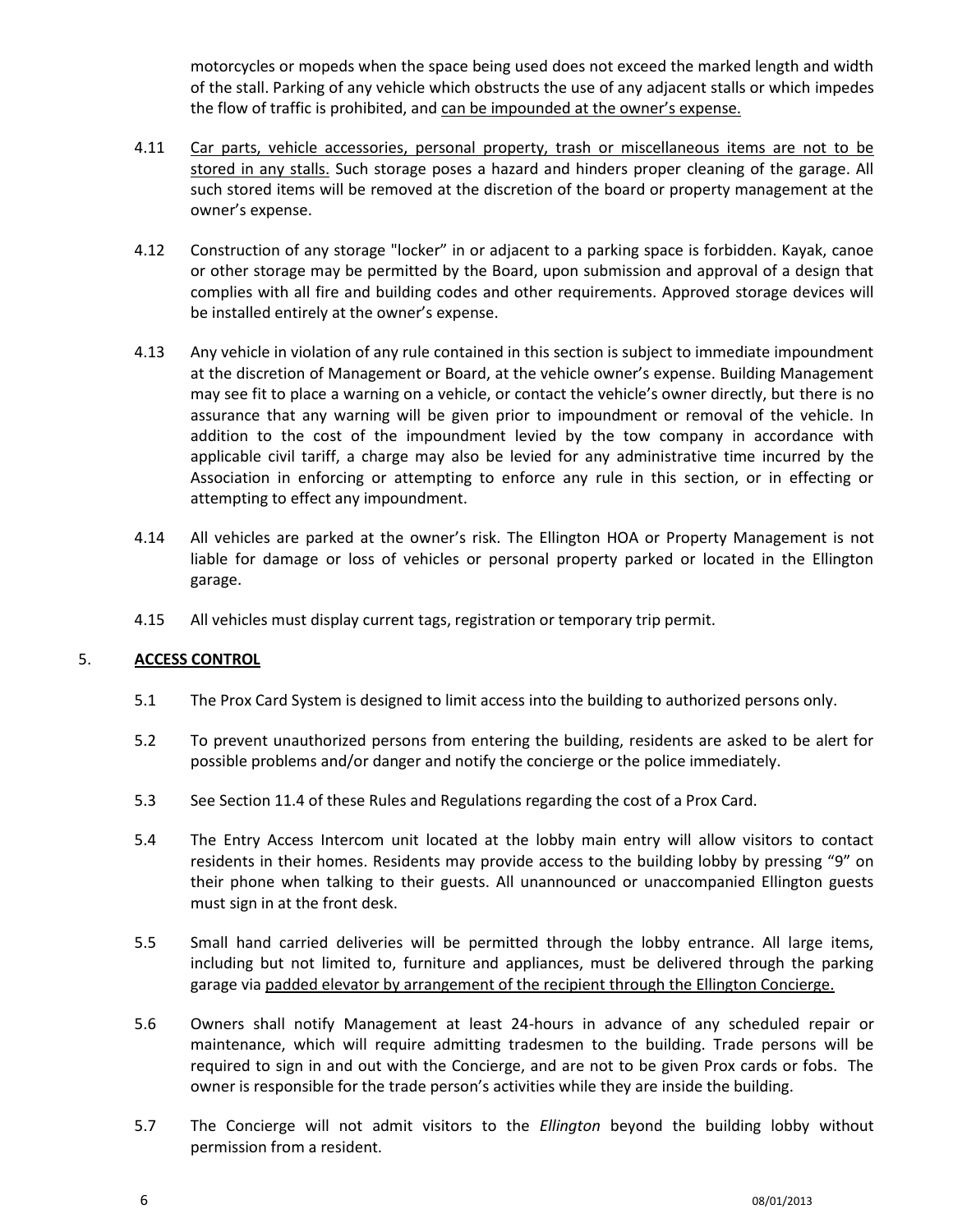- 5.8 Residents who wish to allow someone into their unit while the resident is absent may leave a key, written permission and any instructions with Concierge. The Concierge will require proof of identity before relinquishing the key.
- 5.9 The Concierge and front desk staff, among other duties, may serve as a communication link for written communication from unit owners to Building Management and/or Board of Directors.
- 5.10 The Concierge and front desk staff will receive packages and deliveries for residents, such items will be signed for by the concierge or front desk staff and entered into a log and held in the secured storage area for pick up by the addressee. The addressee shall then sign the log acknowledging receipt when he picks up any such items. Certified and Registered Mail; must be signed for by the addressee.
- 5.11 The delivery of any oversized packages for which there is no common storage area available will result in an automatic Permission To Enter allowing staff to deliver the package to the resident's unit. Residents are still required to promptly pick up smaller delivered items when notified by the Concierge.

#### <span id="page-6-0"></span>6. **USE OF ELEVATORS AND BUILDING ENTRANCES**

- 6.1 Use of passenger elevators is restricted to passengers and small hand carried parcels. Anything else must be transferred in an elevator with pads installed.
- 6.2 Use of the elevator for moving in or out, or transporting large items must be scheduled with Management at least 24 hours prior to use. The elevator must be padded and its use reserved in advance through building management. Reservations for move in will only be scheduled upon owners delivering all required registration documentation and/or lease and background verifications. Missing or incomplete information will result in denial of move in.
- 6.3 Exclusive use of a padded elevator for moving in or out or transporting large items must be arranged with the concierge. Move ins or move outs shall be allowed from 8:30AM until 12:30 PM and from 12:30 PM until 4:30 PM. Reservations will be for a 4 hour shift only and will be taken on a first come, first serve basis.
- 6.4 Restoration costs resulting from damage to elevators, halls, carpeting, common areas or elements etc., caused by a resident's trade persons, delivery persons or in the process of moving (in or out) shall be the financial responsibility of said resident. See Move In/Move Out rules and regulations.
- 6.5 Ellington Condominium Owners Association is not responsible for any damage or injuries to persons that may result from items being stored or left in these locations.
- 6.6 Trade persons are to use a padded elevator if they are transporting construction equipment that requires bracing or leaning against the elevator walls or panels.
- 6.7 Contractors may only use the elevators between the hours of 8:00 A.M. and 5:00 P.M.
- 6.8 Transporting of bicycles is through the garage entrance only. (See also Section 13.5 for rules and regulations regarding storage of bicycles.) Other than luggage carts, wheeled equipment is not to be brought through the lobby unless due to disability.
- 6.9 Cleaning people and equipped service people will come and go from the Ellington through the breezeway door only.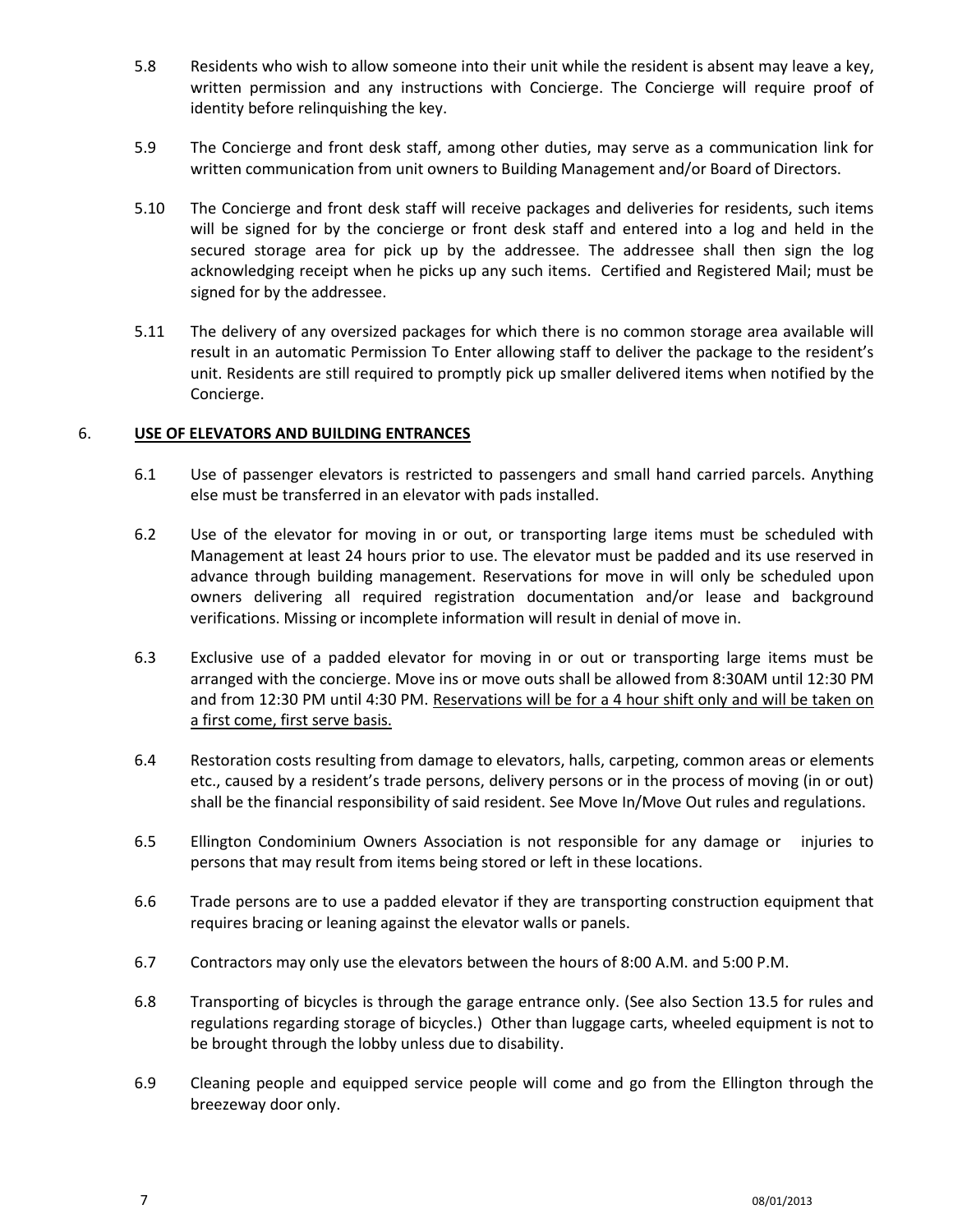#### <span id="page-7-0"></span>7. **INSURANCE COVERAGE**

- 7.1 All owners are urged to consult their own qualified insurance advisor in order to determine the amount and types of homeowner's insurance coverage they should maintain. All of the information contained herein is intended to assist you in such an evaluation. This is not a substitute for qualified professional counsel and it does not constitute a professional recommendation.
- 7.2 Owners are entitled to receive a copy of the coverage summary provided by the HOA's insurance in accordance with RCW 64.34. The Association's coverage is subject to a deductible. It may be your obligation to pay this deductible. You are advised to consider purchasing your own insurance to cover this deductible amount. The HOA's property insurance will not apply to the personal property of any owner, resident, guest, licensee, or invitee. Generally, the Association's coverage will apply to the unit as originally constructed. This means the walls, carpets, appliances and window coverings will be insured, subject to the deductible, to their original quality and design. Any additions or upgrades will not be covered and owners must obtain separate coverage for these.
- 7.3 Although, the HOA provided insurance may provide coverage for certain items, it may still be the unit owner's responsibility to pay the deductible on any loss. See Section 9 of these Rules and Regulations (Interior Alterations and Maintenance of Units and Limited Common Elements) to further examine the responsibilities of a unit owner regarding the cost of repairs.
- 7.4 Each owner is urged to consider carrying liability, personal property, loss of rents, additional living expense and loss assessments coverage, in addition to any other coverage recommended by their insurance advisor.
- 7.5 All losses which may be covered under the Association's policy must be reported to the Management agent as soon as possible, and confirmed in writing within 48-hours or as soon as possible thereafter. No claims may be made directly to the insurance company or agent.
- 7.6 The HOA acts as trustee for all claims paid. Proceeds are never paid directly to owners. The Association will arrange to have the repairs made using the insurance proceeds, or pay the owner's contractor directly, less any deductibles. In cases where the owner has already advanced funds to a contractor, and these funds are reimbursed by insurance, the Association may reimburse the owner out of insurance proceeds, to the extent allowed by the amount paid by the owner and the applicable deductible.

# <span id="page-7-1"></span>8. **EXTERIOR APPEARANCE**

- 8.1 In order to preserve a uniform appearance, all portions of units visible from the Ellington exterior, including but not limited to exterior paint, screens, doors, railings, deck walls and mini-blinds, etc., must preserve the designated and existing style and color scheme of the *Ellington.*
- 8.2 All decks and entryways are to be kept in a clean and neat condition at all times. The Board in its sole discretion reserves the right to require the removal of any item deemed to be unsightly or offensive. Decks or terraces are not to be used for storage purposes.
- 8.3 The watering of plants, sweeping, or cleaning of balconies shall be done in a manner which will not be a nuisance or hazard to persons residing in lower or adjacent units.
- 8.4 For both safety and cleanliness, the exteriors of the windows should be washed by a professional window washer, however, if accessible windows are washed by a resident, no amount of water or cleaning solution shall be allowed to drip on units, balconies, decks or terraces below.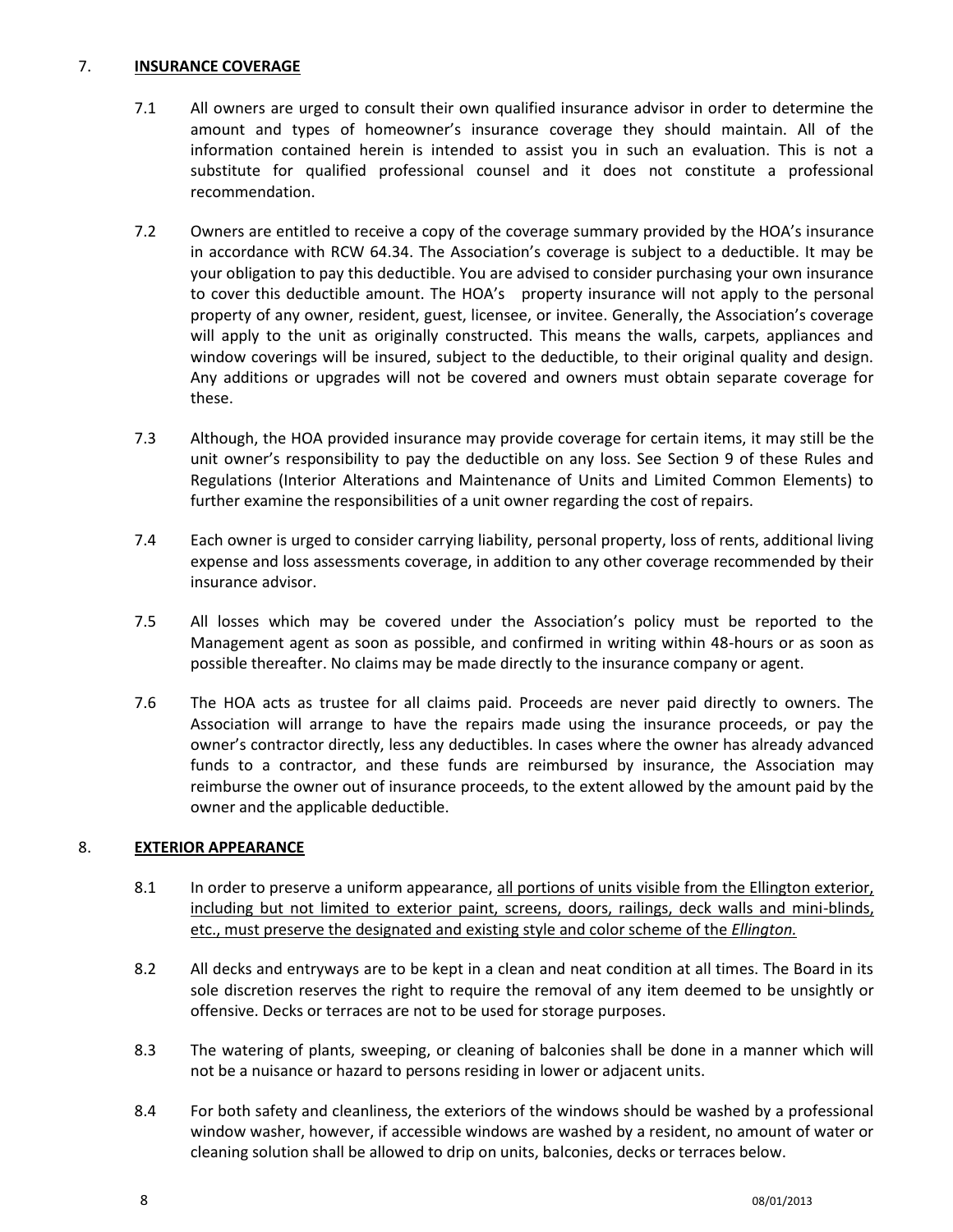- 8.5 Nothing, including but not limited to cigarette butts or burnt matches, shall be swept, thrown, dropped, or shaken from doors, windows or decks.
- 8.6 Plants or any paraphernalia shall not be hung from ceilings, walls or deck railings. All plant containers must have drip pans underneath.
- 8.7 Deck surfaces shall not be modified or covered. Nothing shall be attached to the deck walls, ceilings or railings.
- 8.8 No sign of any kind shall be displayed or visible on or from any unit, common elements or limited common element, nor shall any sign of any kind be inscribed, painted, engraved or affixed to the exterior of any unit, common element, or limited common element except as permitted by the Declaration.
- 8.9 In order to maintain architectural uniformity, no modification of any Common Element, Limited Common Element Allocated to All Residential Units or Limited Common Elements Allocated to Particular Residential Units is permitted, except as permitted by the Declaration.
- 8.10 No resident may alter or construct anything in a common or limited common area. The installation of satellites, antennae, air-conditioning units etc. on the exterior of a building, on a deck, or protruding through the walls or roof of a building, is expressly forbidden.
- 8.11 Curtains, blinds, shutters or draperies or any other window covering visible from the exterior of the building must be white, off-white or neutral. Blinds must be in good condition, shall not be noticeably broken or damaged and shall hang freely.

8.11.1 Only recognized deck/patio furniture, plants and BBQ grills may be kept on decks or terraces. Other objects including clothes lines and drying racks are prohibited as are hanging clothes or towels over balcony railings. Residents on a temporary basis may display limited holiday decorations. Holiday seasonal decorations, lights and door wreaths can only be displayed between Nov 15 – Jan  $15<sup>th</sup>$ . These must be removed from decks and unit doors no later than the 15<sup>th</sup> of January.

8.12 Storage and placement of items other than commonly understood and recognized deck or patio furniture and barbecues or plants are prohibited.

#### <span id="page-8-0"></span>9. **INTERIOR ALTERATIONS AND MAINTENANCE OF UNITS AND LIMITED COMMON ELEMENTS**

9.1 Definitions:

Unit boundaries: Refer to Section 6.2, in the Declaration.

Unit Elements: Refer to Section 7.1, in the Declaration.

Limited Common Elements: Refer to Section 8.1, In the Declaration.

- 9.2 Alterations:
	- 9.2.1 THE PROVISIONS OF THIS SECTION APPLY TO ALL COMMERCIAL UNITS, RESIDENTIAL UNITS AND LIMITED COMMON ELEMENTS ALLOCATED TO A PARTICULAR RESIDENTIAL UNIT.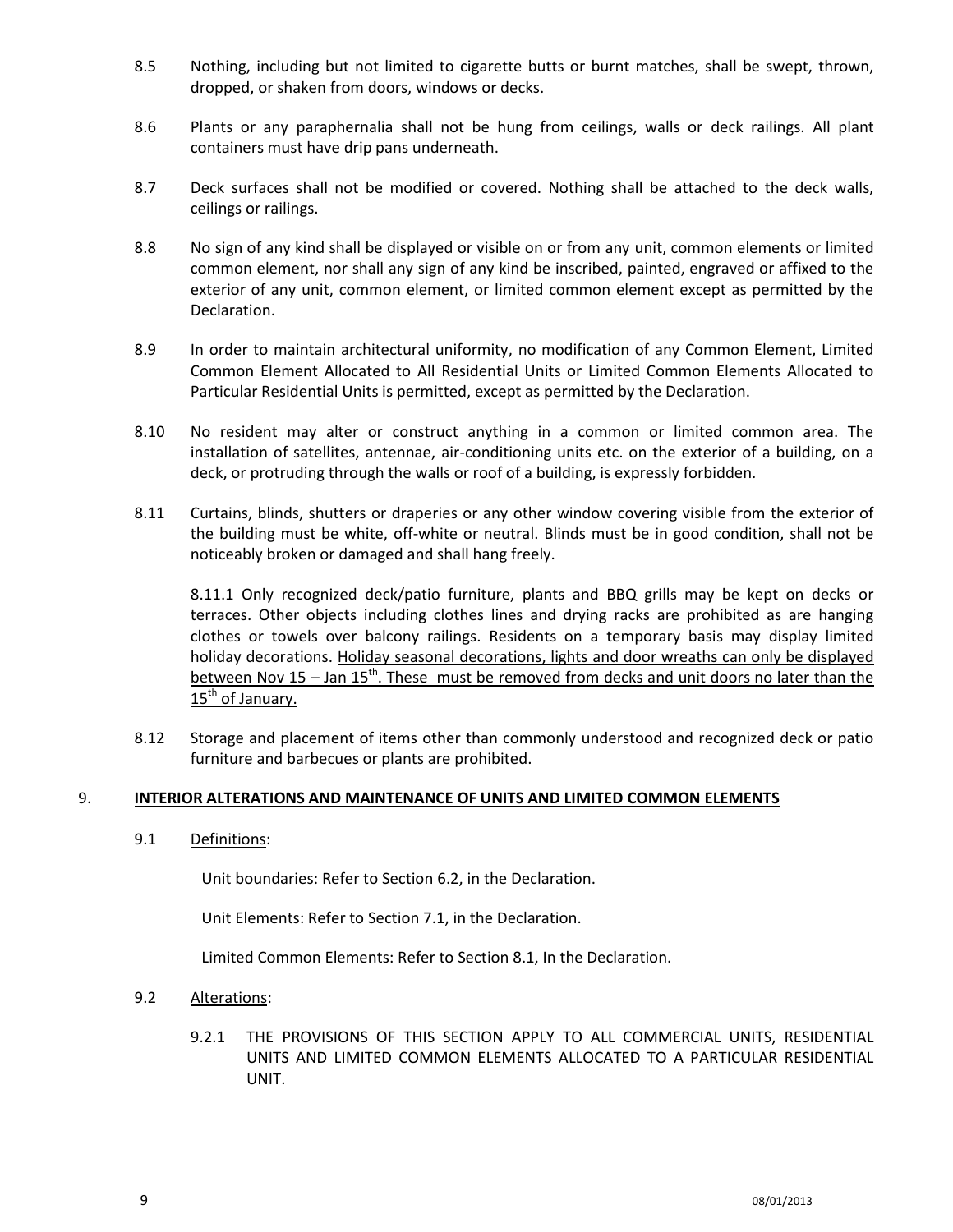#### 9.2.2 PRE-CONSTRUCTION APPROVAL

- 9.2.2.1 All structural changes, remodels or improvements, including but not limited to internal changes to units, changes to mechanical risers, plumbing risers, sprinkler systems, HVAC and Fire systems, changes to interior or exterior common elements, and all core drilling of exterior and bearing walls, slab and ceiling (hereinafter "changes") must be:
	- described in detail in an "Application for Improvements or Construction" (forms available from the Concierge);
	- accompanied by a copy of the license and bond, drawings and specifications showing changes sought and must be signed and submitted to Ellington Management for review by the building engineer before final Board approval.
	- The work shall be performed by licensed and bonded contractors. The Application for Improvements or construction shall include a copy of the contractor's applicable license(s) and bond attached.
- 9.2.2.2 A \$2,500.00 damage deposit to Property Management will accompany the "Application for Improvements or Construction". These funds will be deposited upon Board approval of the application and returned within seven (7) business days after construction completion and final inspection. Any damage done as a result of construction to any common or limited common element or areas will be deducted from the deposit. If damage is in excess of the deposit, the additional liability will be the responsibility of the owner.

# 9.2.3 BUILDING PERMITS

9.2.3.1 The owner must obtain all required permits and provide copies to the HOA in advance of work commencement.

# 9.2.4 COMMON ELEMENTS

- 9.2.4.1 Common elements may not be used for any construction project including staging, painting and storage of materials or any other construction work.
- 9.2.4.2 Owners are responsible to see that their workers leave common elements, including all hallways and elevators, clean, free of construction materials and undamaged at the end of each day's work.

#### 9.2.5 SCHEDULING AND COORDINATION OF WORK

9.2.5.1 The Owner shall submit, for approval, a proposed construction schedule with beginning and end dates for all approved projects to the Board and Building Management for their written approval. Building Management shall be responsible for approving schedules of the freight/service elevator and common elements to avoid conflicts.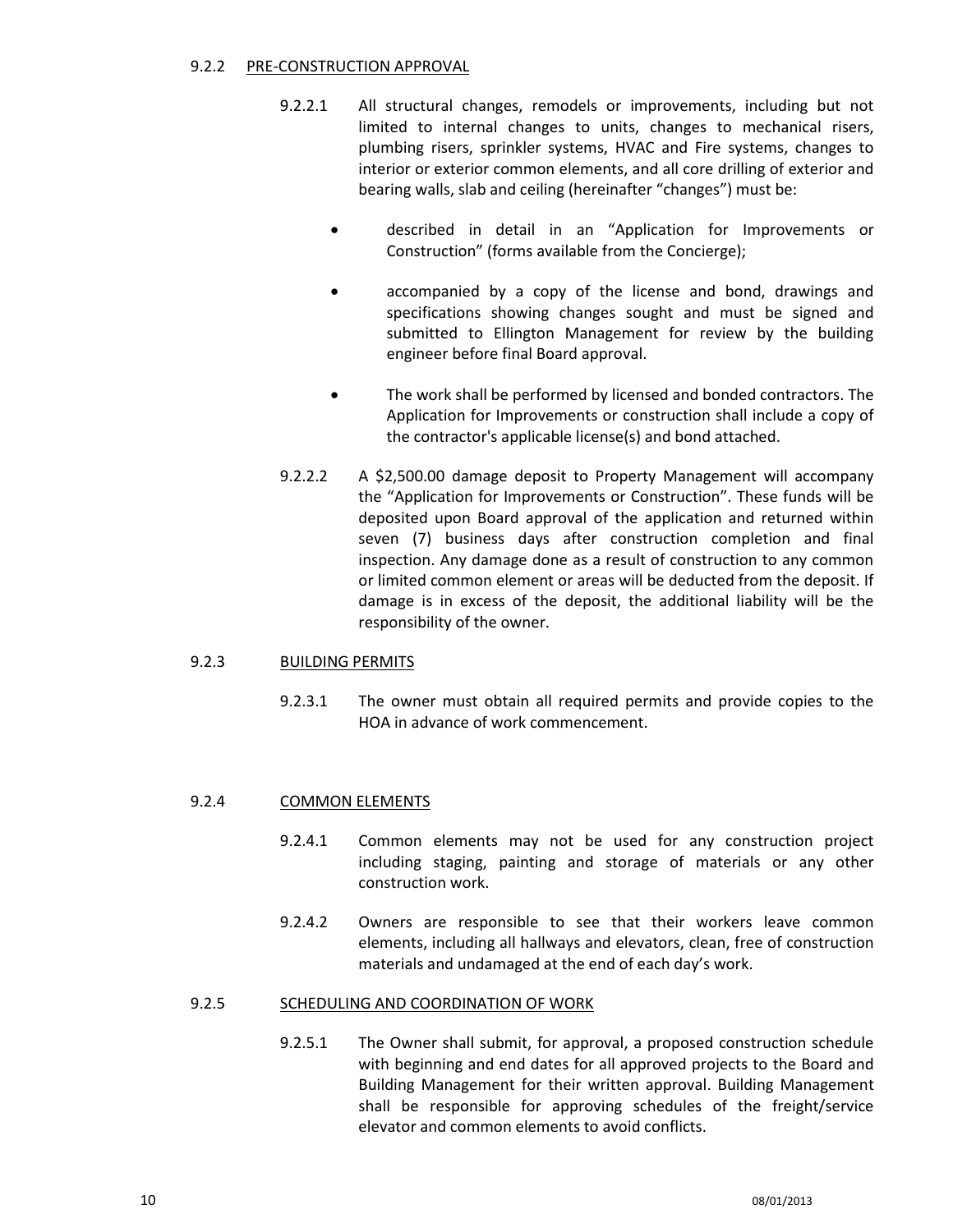On approved projects, the owner will also submit a proposed construction schedule with start and completion dates to the Building Management who will approve the schedule and submit to the Board for final approval. Building Management will coordinate the use of elevators and common elements during the construction process to avoid conflicts with other vendor and building service contractors, etc.

- 9.2.5.2 Building Management must be consulted anytime construction will disrupt any Ellington Condominium systems and/or operation. Seventytwo (72) hour notice must be given prior to proposed disruption.
- 9.2.5.3 Construction work is to be continuous and completed promptly in accordance with the approved schedule. If construction completion is delayed beyond the approved scheduled date without further board approval, the owner shall pay a fine of \$50.00 per day for every day that completion is delayed beyond the approved completion date.
- 9.2.5.4 Vendors and construction personnel will check in daily with the Concierge staff to obtain keys for the unit in which they will be working. Keys will be returned at the end of each day. The Concierge Staff will keep a vendor's driving license, or other identification, until keys are returned at the end of each day. For security reasons, a vendor will not be allowed to take keys when they leave the premises.

#### 9.2.6 DEBRIS REMOVAL

- 9.2.6.1 Left over construction materials, associated scraps and containers must be removed from the Ellington premises and may not be disposed of in the Ellington dumpsters, containers or down trash chutes. All debris and refuse material must be enclosed in plastic bags enroute from unit to deposal site.
- 9.2.6.2 Up to a 10-yard dumpster provided by a contractor may be permitted for major demolition projects if scheduled in advance with Management and formally approved by the board.

Concrete floors cannot be exposed for any length of time. Power tools operated on the floor (table saws, etc.) must be on padded surfaces to mitigate noise transfer through the exposed concrete floor to other units.

Any deviation or noncompliance with the above rules shall result in fines for the owners at a rate of \$50.00 per day.

#### 9.2.7 ELEVATORS

- 9.2.7.1 Workers must use a padded elevator. Materials must be delivered in a padded elevator, through the garage. The elevator must be padded, and its use reserved in advance through Building Management.
- 9.2.7.2 Contractors may only use the elevators between the hours of 9:00 A.M. and 4:30 P.M.
- 9.2.7.3 Under no circumstances shall an unpadded elevator be used to transport building materials, nor will any such items be carried through the main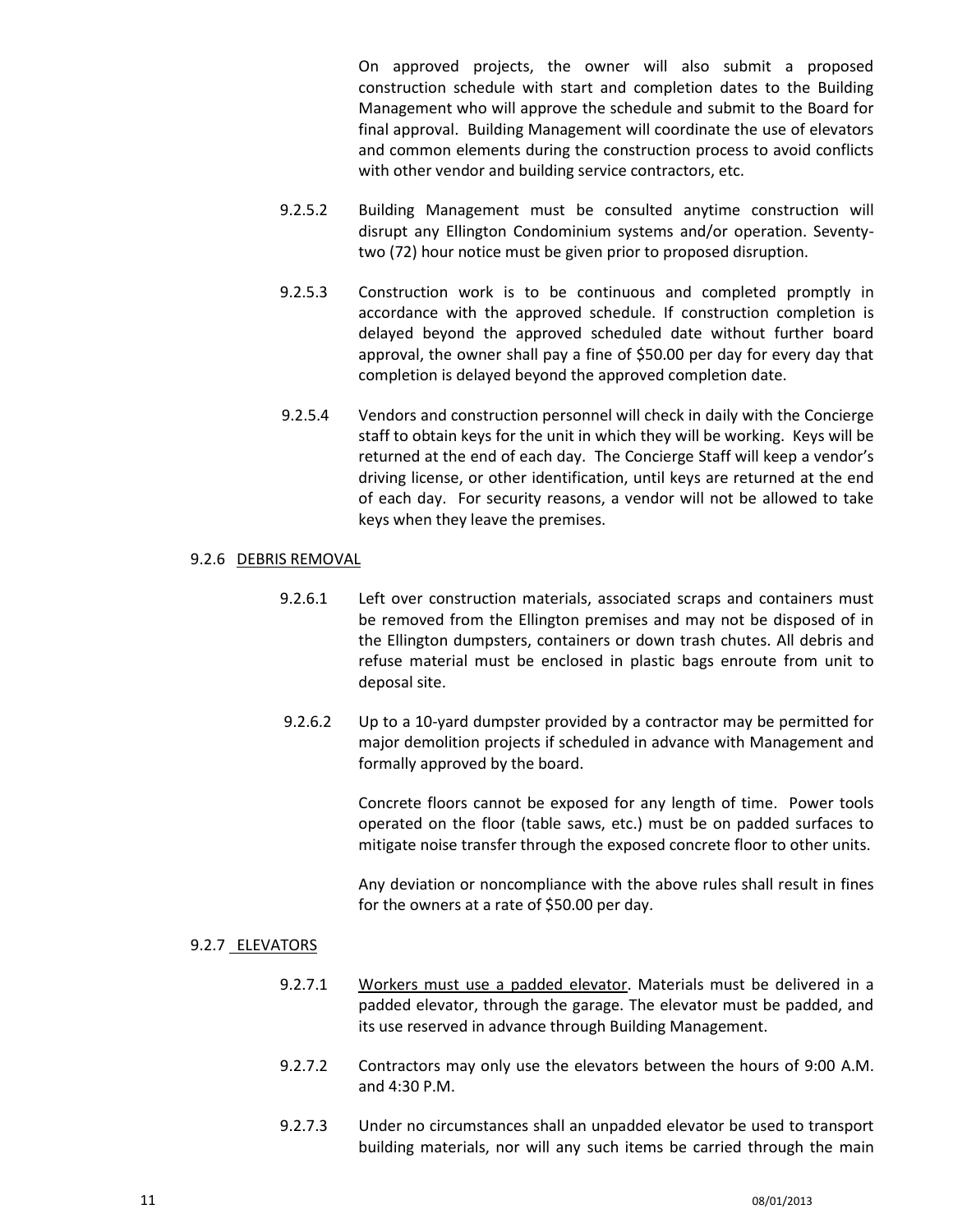lobby, except as approved by the Building Manager and an executed entry access agreement; including any required security and/or damage deposits.

#### 9.2.8 FIRE SYSTEM

- 9.2.8.1 No sprinkler head, system drainage, or monitoring device shall be modified without prior written approval of the Board of Directors and the Building Engineer.
- 9.2.8.2 In the event the fire alarm wiring is cut, the owner will be responsible for all repair costs and false alarm expense.

#### 9.2.9 LOADING AREA-GARAGE

9.2.9.1 The loading area in the alley is primarily for loading and unloading purposes. Parking of service vehicles is at the discretion of and approval of the property management on duty or by pre-authorized agreement.

#### 9.2.10 SECURITY

9.2.10.1 No garage door, elevator lobby door, or exterior door may be propped open at any time.

#### 9.2.11 HARD SURFACE FLOORING

9.2.11.1 Section 10.4. of the Declaration requires that "An Owner of a Residential Unit may (with the written consent of the Board or pursuant to rules and regulations adopted by the Board to ensure reasonable acoustical controls), install hard surface flooring in the Owner's Unit in other than designated bedroom areas. Such rules and regulations adopted by the Board may require that any hard surface flooring be at least sixty percent covered with area rugs and may require the use of an acoustical mat under the flooring."

> Carpet tile is acceptable for bedroom areas and as a replacement for traditional carpets but only under the strict condition that the product being installed meets acoustical quality standards. This shall be determined by the Ellington building engineer and subsequent final approval by the Board in the same manner as in the installation approval process for hard surface flooring.

- 9.2.11.2 The following shall be the criteria for Board approval of requests for hard surface flooring installations:
	- a. Hard surface flooring may only be installed over an acoustical sub floor, which meets or exceeds the FHA recommended guideline for impact sound insulation for floor/ceiling assemblies in higher quality residential units of IIC 55 and a field tested, licensed acoustical engineer certified FIIC (Field Impact Insulation Class) of 50.
	- b. Tile, carpet tile, marble, stone or any other hard surface flooring may be installed on condition that installation includes affixed underlayment or acoustical underlayment which meets or exceeds the FHA recommended guidelines for impact sound insulation for floor/ceiling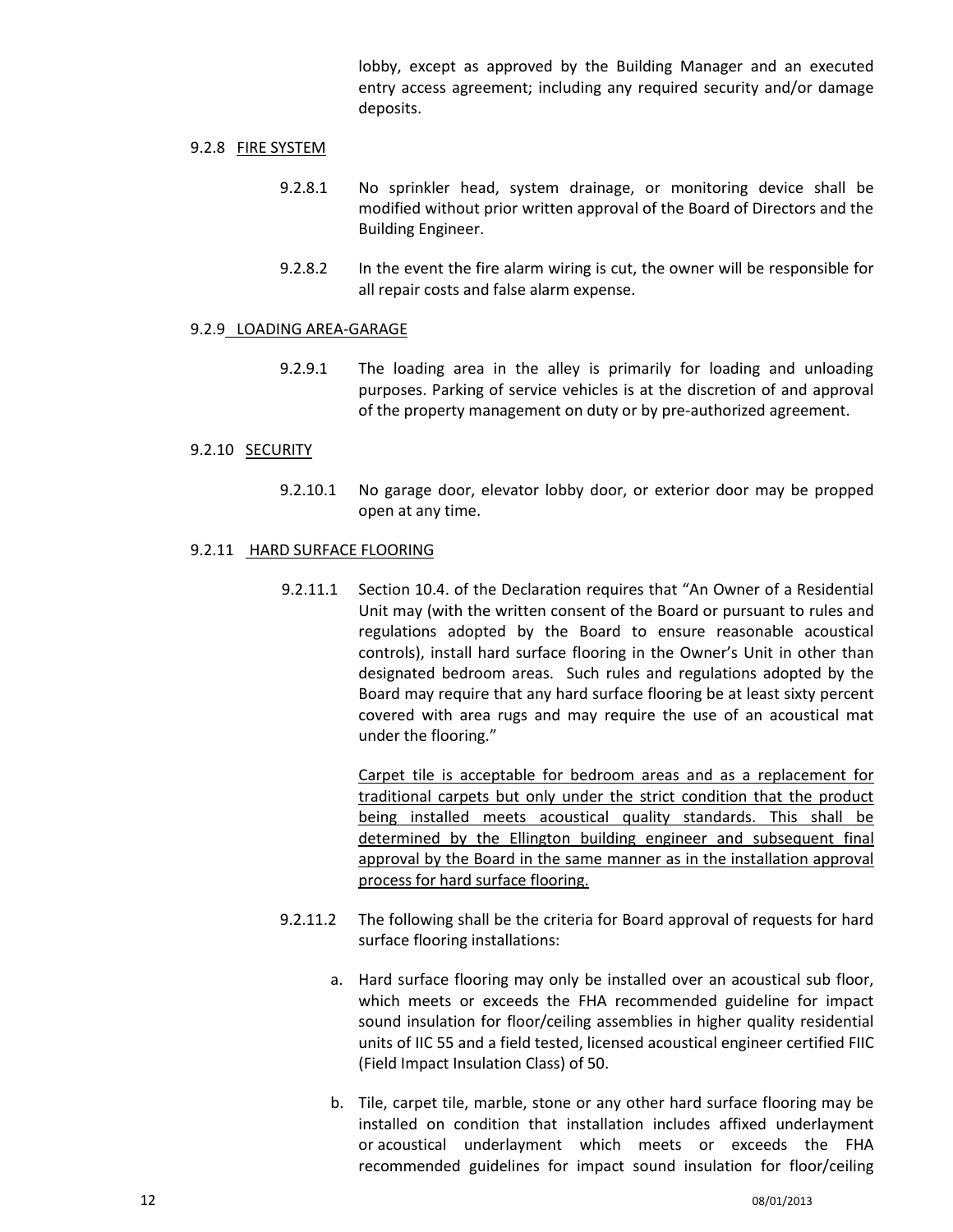assemblies in high quality residential units of IIC 55 and a field tested, licensed acoustical engineer certified FIIC (Field Impact Insulation Class) of 50.

- c. The Homeowner shall submit to the Board a lab report from a nationally recognized independent acoustical testing laboratory such as Riverbank or UL laboratories, having a similar construction to the building. The Owner shall also submit a drawing showing where the hard surface flooring will be installed is proposed.
- d. All written proposals for installation of hard surface flooring, carpet tiles and accompanying underlayment will be subject to review and approval by the Ellington building engineer prior to approval by the board. Proposals that deviate from commonly recognized standards, brands and types of underlayment and flooring or combinations thereof, must be researched and approved by the Ellington building engineer prior to board approval. The building engineer will determine the cost of this research. The homeowner must pay the research cost to the HOA before final approval by the board. A list of material products already understood to be acceptable is available from the Ellington building engineer.
- 9.2.11.3 Complaints of noise shall be handled as follows:

If there is a complaint of noise due to the unauthorized installation of Hard Surface Flooring or carpet tile, the complainant is obliged to obtain, at his/her own expense, a rating by an Acoustic Engineer. The respondent shall cooperate to allow this to take place. If the sound transmission qualities do not meet the criteria set forth above the respondent must do whatever is necessary to rectify the situation and must pay for the testing.

9.2.11.4 Homeowners who have already remodeled and/or installed hard surface flooring without the required Board knowledge or approval, or that does not conform to building codes and building standards must apply for post-approval by the Board.

> Unapproved installation of hard surface flooring or carpet tile that does not meet Ellington acoustical standards shall be immediately corrected. Corrective action must include completion by the owner, of all applications steps for approval of hard surface flooring as described in Section 9.2.2. This will be done at the unit owner's expense per oversight and material approval of the Ellington Building Engineer and Board.

#### 9.2.12 WORKING HOURS

- 9.2.12.1 Work and any activity which generates noise is restricted to between the hours of 8:00 a.m. and 5:00 p.m. Monday through Friday, unless special arrangements have been made with the Board of Directors.
- 9.2.12.2 With the exception of emergency work and minor work activities no work may be done on Saturday, Sunday and Holidays. Minor work or activity which generates minimal noise may be performed on Saturdays, Sundays, and Holidays between the hours of 10:00 am and 4:00 p.m. This provision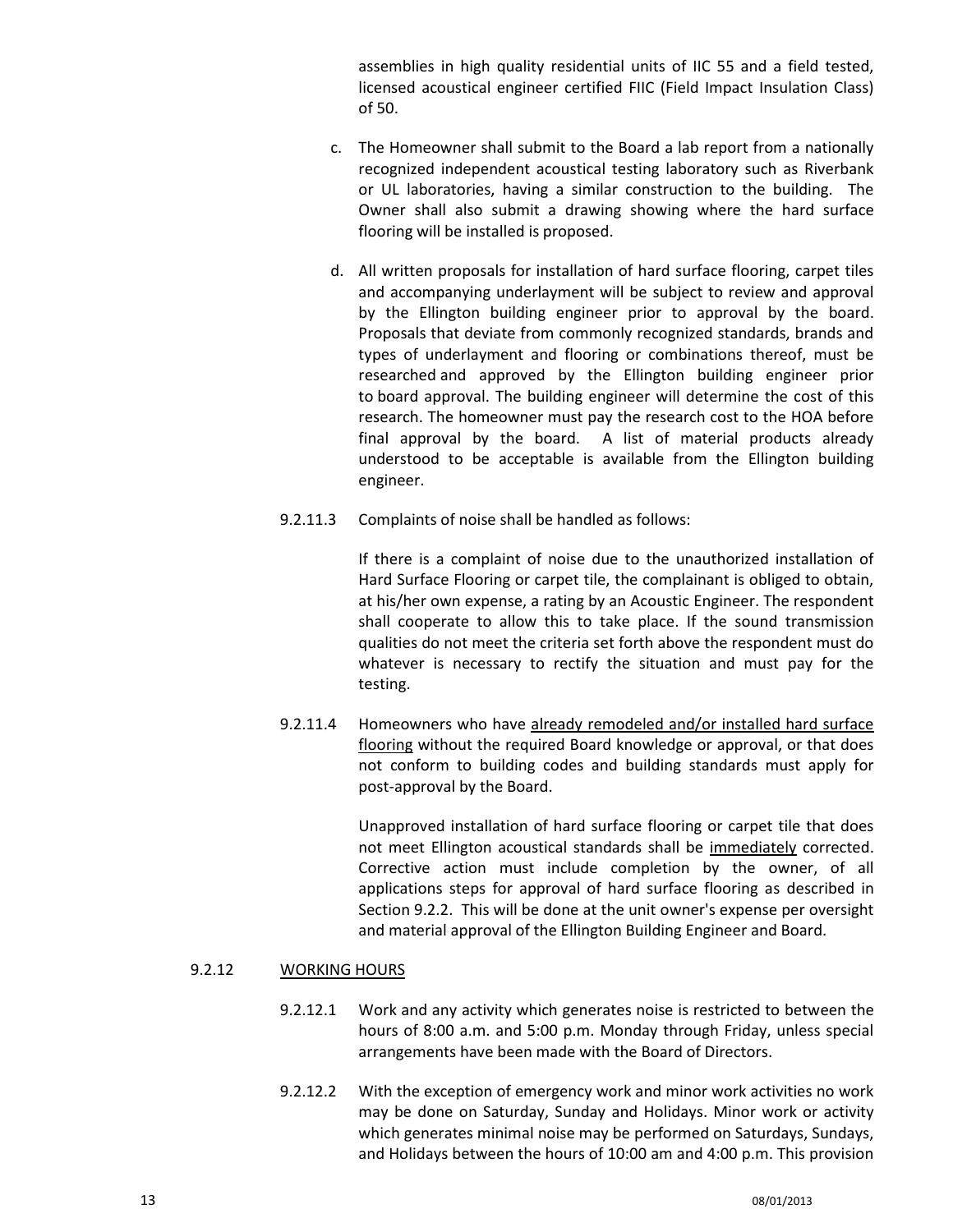applies only to owners or their tenants, with owner's written authorization, doing such work or activity themselves. No work or activity by hired tradesmen will be permitted. Minor work or activity would include hanging pictures, installing surface shelves, minor repairs and the like.

# 9.2.13 COMPLIANCE

9.2.13.1 The Building Manager is to be given access to the unit to monitor work progress and at completion of the construction and/or remodeling project, in order to verify compliance, and "sign off' on the completion of the construction process.

#### 9.3 Maintenance of Units and Limited Common Elements (Decks)

- 9.3.1 Each Owner shall be responsible for the maintenance, repair, or replacement of any plumbing fixtures, water heaters, fans, heating or cooling equipment, filters, electrical fixtures, or appliances which are in the Unit or portions thereof that serve that Unit only.
- 9.3.2 Each Owner will be responsible for care, maintenance, cleanliness, and orderliness of the Limited Common Elements that are adjacent or allocated exclusively to the Unit, except that sweeping and maintenance of the parking areas shall be the responsibility of the HOA.
- 9.3.3 Owners may not, however, modify, paint, or otherwise decorate, or in any way alter their respective Limited Common Elements. The exception to this is that on a temporary basis, residents may display limited holiday decorations. See 8.11.1 for detail of limitations and allowance.
- 9.3.4 Expressions of personal taste visible in the common areas are prohibited. This includes but is not limited to door wreaths, doormats, door knockers, furniture or plants.
- 9.3.5 Each residential unit Owner shall, at the Owner's sole expense, keep the interior of his or her Residential Unit and its equipment, appliances, an appurtenances in a clean and sanitary condition, free of rodents and pests, and in good order, condition, and repair and shall do all redecorating and painting at any time necessary to maintain the good appearance and condition of the Residential Unit.
- 9.3.6 Each Owner of a Commercial Unit shall maintain, or cause to be maintained, the interior of the Commercial Unit in a reasonably clean and proper condition in accordance with all applicable zoning, building, health and other statutes, laws, ordinances and governmental rules and regulations.

# <span id="page-13-0"></span>10. **INTRUSIVE ACTIVITIES**

- 10.1 No owner or resident shall permit anything to be done or kept in a unit, Limited Common Element or Common Element that would interfere with the quiet enjoyment of other residents of the Ellington. In particular, sound system loudspeakers shall not be rigidly attached to the party wall of another Unit or the ceilings, walls, shelves or cabinets in a Unit in a manner that will induce vibrations into the structure of the building. Excessive pet noises are considered to be a violation of this section.
- 10.2 The daily period from 10:00 p.m. to 7:00 a.m. shall be considered as quiet courtesy hours. During this period any activity be it from a residential or commercial unit, which generates noise that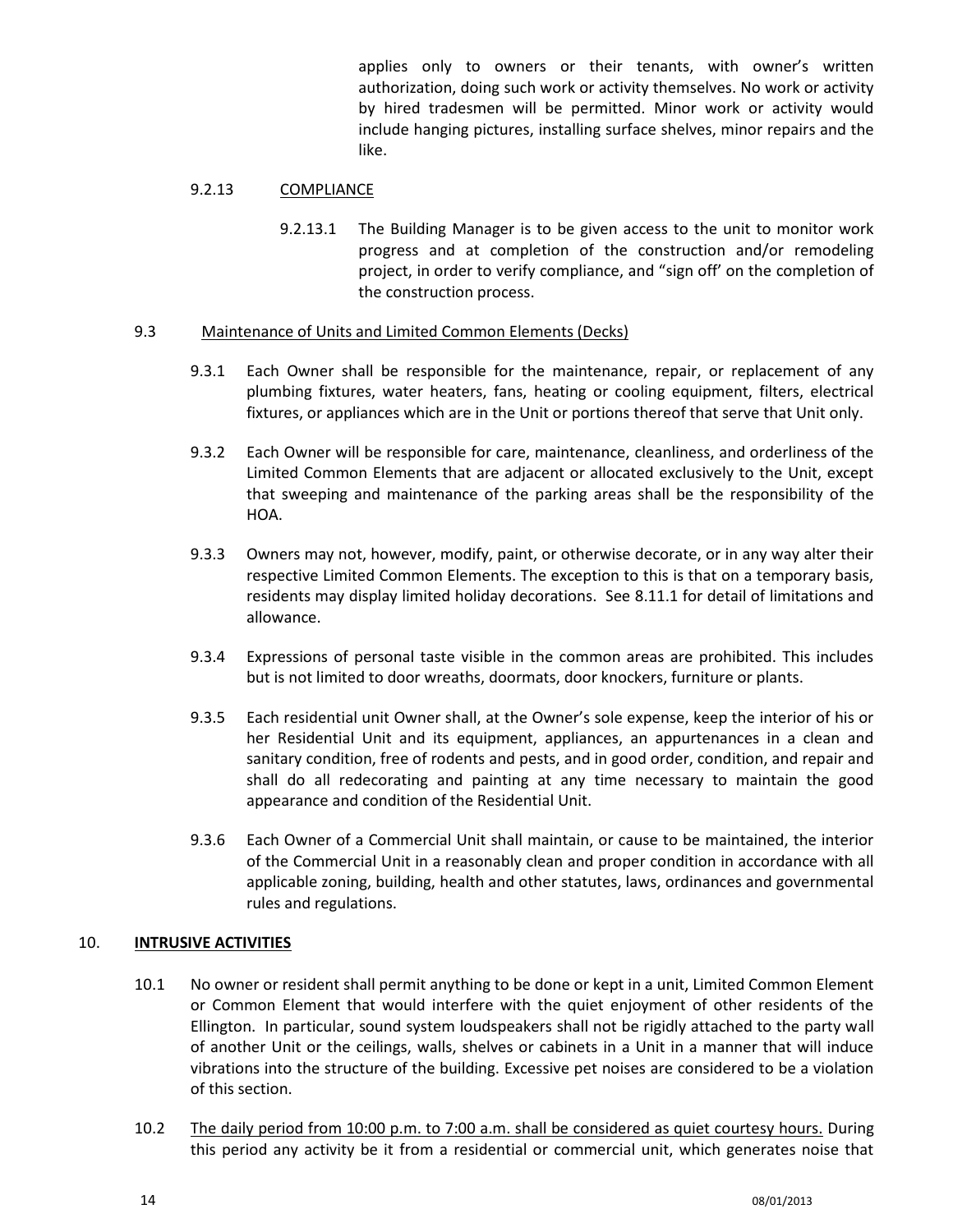unreasonably disturbs another resident in his or her unit, is prohibited. These activities include, but are not limited to, vacuuming, playing musical instruments, loud talking or singing, loud playing of radios, televisions, or stereos, use of certain appliances which can be sensed outside the unit, and use of power tools.

10.3 The use, possession, or storage of fireworks or other hazardous materials is prohibited in or about the Building.

#### <span id="page-14-0"></span>11. **COSTS AND FEES FOR SERVICES AND FINES**

to be paid to the HOA with 11.1 being the exception. Any fines or fees incurred by a tenant shall be the ultimate responsibility of the unit owner.

#### 11.1 Processing Fees – to be paid to the Management Co.:

a. Information /documents for sales and/or financing

| $\bullet$ | RCW 64.34.425 Association Resale Certificate       | Market  |
|-----------|----------------------------------------------------|---------|
| $\bullet$ | Statement of dues/assessments                      | \$15.00 |
| $\bullet$ | Association affidavit/certification minimum charge | \$25.00 |

Actual charge will reflect on length and complexity of form and will be disclosed in advance.

b. Copies (if applicable)

| $\bullet$ | Declaration with amendments                           | \$30.00 |
|-----------|-------------------------------------------------------|---------|
| $\bullet$ | <b>Bylaws with amendments</b>                         | \$15.00 |
| $\bullet$ | Rules and regulations (email copies are free)         | \$5.00  |
| $\bullet$ | Articles of Incorporation                             | \$15.00 |
|           | Miscellaneous documents (fee plus .10 cents per page) | \$2.00  |
|           | c. Minutes and financial reports (annually)           | \$15.00 |

#### 11.2 Collection Fees

| Late Fees<br>Payable whenever a payment is received after the due date as<br>follows: \$25.00 for the first 30 days late, \$50.00 for 60 days late and<br>\$75.00 for 90 days and over late. In addition, 1.5% interest shall be<br>charged to all delinquent accounts at the 60-day mark. (The Board, in<br>its sole discretion, may defer dues for a period of three (3) months<br>for a demonstrated hardship.) | <b>Accruing Fee Structure</b> |  |
|--------------------------------------------------------------------------------------------------------------------------------------------------------------------------------------------------------------------------------------------------------------------------------------------------------------------------------------------------------------------------------------------------------------------|-------------------------------|--|
| NSF Fee<br>Payable whenever a check is returned dishonored.                                                                                                                                                                                                                                                                                                                                                        | \$25.00                       |  |
| Lender Notification Fee<br>Payable whenever a lender requested notification of a delinquency<br>or delinquencies made in accordance with the Declaration, or<br>otherwise issued at the discretion of the Board. Ten-day notices will<br>be issued when accounts are 45 days or more delinquent.                                                                                                                   | \$10.00                       |  |
| Lien Filing Fee<br>Payable whenever a lien is prepared and filed. Liens will be filed not                                                                                                                                                                                                                                                                                                                          | Market                        |  |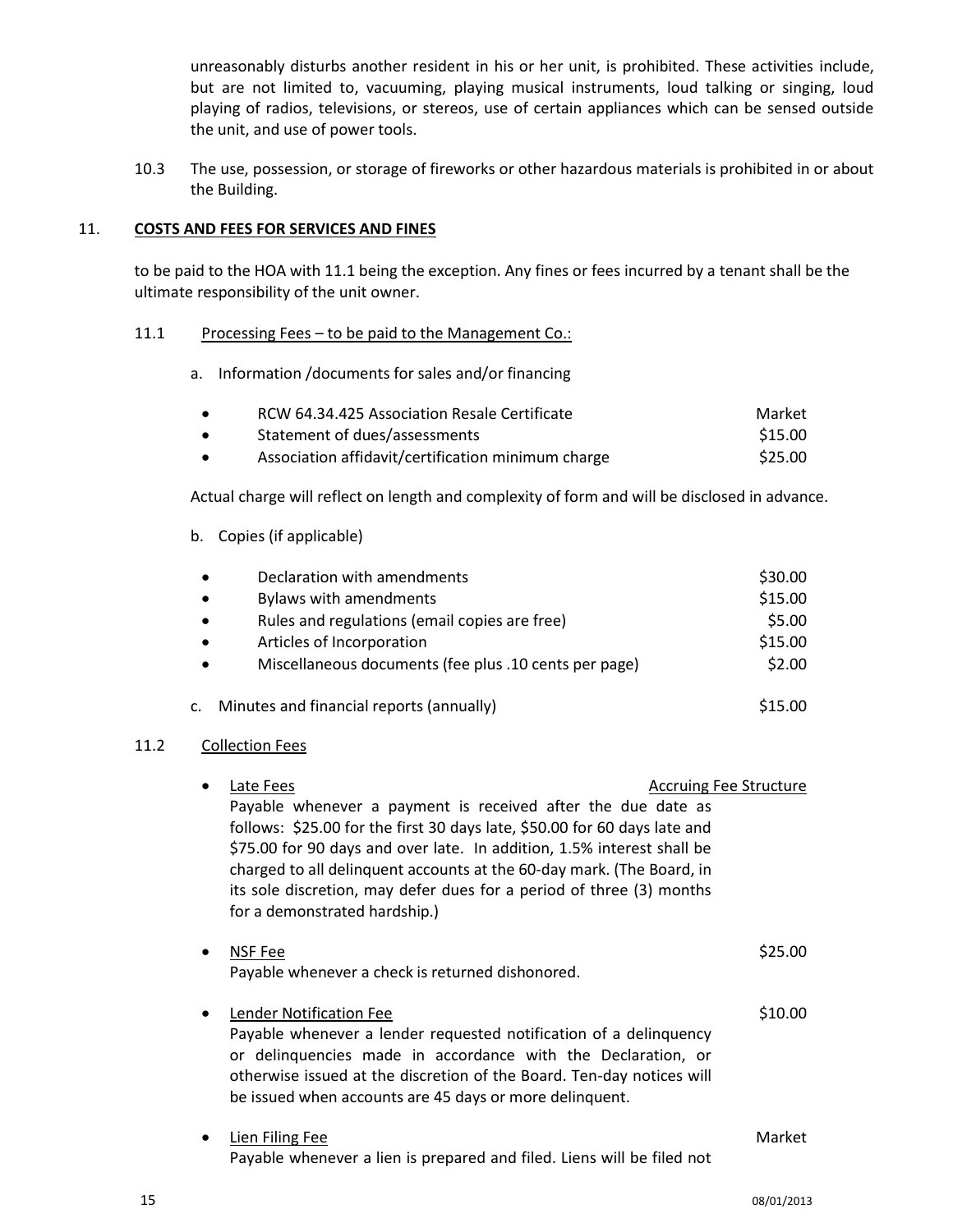less than ten days after a ten-day notice is sent, except where a unit is being advertised for sale. In the latter case, liens will be filed anytime a delinquency exists.

- Attorney Referral Fee Market Number 2012 19:30 Market Market Market Market Market Market Market Market Market Payable whenever an account is referred to the Association's attorney for collection.
- Attorney's Fees, Court Costs And Collection Costs, plus interest. \$200.00 min. Payable whenever the Association incurs such costs involved in the collection of delinquent accounts.

#### 11.3 Registration and Processing Fee (Rate effective January 15, 2017)

- A non-refundable Registration and Processing Fee of \$1,000 will be paid to the Ellington Owners Association for any physical move of a resident/tenant into and out of an Ellington unit regardless of whether an elevator is used or no furniture is involved, provided the move in or out takes place Monday through Friday. Should the move in or out be conducted on either Saturday, Sunday or a holiday, the fee increases by a premium of \$1,000 for a total of \$2,000 each occurrence. Fees must be paid prior to the scheduled move date without exception. With regard to a tenant moving into a unit, the fee must be paid by the unit owner to comply with current City of Seattle regulations governing Landlord/Tenant transactions. The fee covers administrative and staff time involved in processing a change in unit occupancy. No move in shall be allowed into a unit where the owner's account is not current or there is a delinquent balance owing. With regard to professionally staging a unit for sale, the Registration and Processing Fee will not apply to the staging company. However, all other rules and regulations such as scheduling and move preparation must be observed. Professional staging activity cannot be undertaken on Saturday, Sunday or holidays.
- Residents who prepaid a move-in/move-out fee prior to October of 2007 will not be re-assessed at the current rate. However, the additional fee of \$1000.00 for a weekend or holiday move will be applicable for both moving in and moving out, paid in advance by the owner of the unit.
- Residents who have not paid or pre-paid the move-out portion of the Registration and Processing Fee are required to pay \$250 at time of move out, and the additional fee of \$1000.00 for a weekend or holiday move will be applicable for both moving in and moving out, paid in advance by the owner of the unit.
- This fee does not cover damage to common areas directly attributed to a specific move-in or move-out. Fees related to this type of damage will be assessed separately.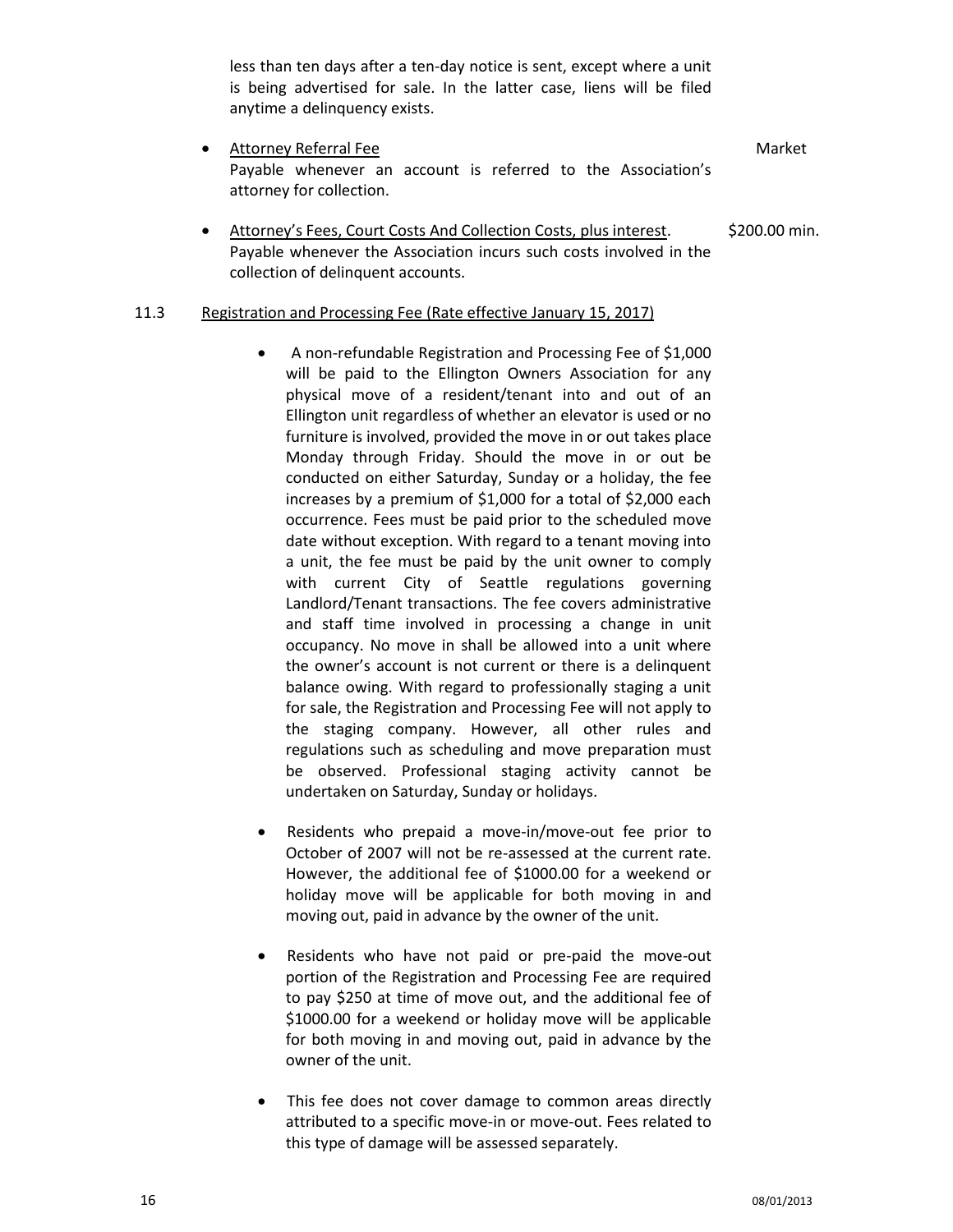- Immediate family and/or domestic partners joining an already registered owner/resident on a permanent basis are exempt from the Registration and Processing Fee; however, these individuals are still required to register for public safety reasons.
- If the status of a resident changes, i.e., a renter becomes an owner of the same unit, a change of ownership requires the application of the current Registration and Processing Fee.

NOTE: Full HOA services and amenities will not be provided to anyone not properly registered as a resident with the Ellington Home Owner's Association.

# 11.4 Service Fees:

Prox Card (Regular or Fob) and/or Garage Door Opener Fee \$75.00 (Cost of replacement of lost, stolen, or additional prox cards and/or garage door openers). Malfunctioning or defective prox cards, fobs or garage door openers will be replaced at no charge upon return of the defective items.

Additional prox cards/fobs can be issued for a deposit of \$75.00 each which shall be refundable upon their return. No more than one additional prox card/fob shall be issued to any one owner without the consent of the Board. Tenants may not be issued additional prox cards or fobs.

|  | Conference Room Refundable Deposit | 0.00 |
|--|------------------------------------|------|
|--|------------------------------------|------|

- Club Room Refundable Deposit **\$300.00** Refundable cleaning and damage deposit payable at time of reservation, prior to resident's use of the Club Room.
- Unit Lock Re-key Fee Actual Cost at Market Rate Units can only be re-keyed by Building Management. Owners are not permitted to re-key their units without notice and arrangement with Building Management (Concierge).

#### Maintenance and/or Repair (staff time)  $$75.00$

(per hour or actual cost, whichever is greater) For example, cleaning up messes, repairing damage, etc. Minimum billing is one hour. The HOA shall be paid by the owner, any fees incurred by the resident/owner.

 Attorney's Fees, Court Costs And Associated Costs, plus interest Payable whenever an Association has to refer an enforcement issue to the attorney for legal action.

# 11.5 Fines for Violations of Rules and Regulations

# **Resident Owners will receive:**

- a warning letter\* for the  $1<sup>st</sup>$  violation
- a \$100 fine for a  $2^{nd}$  violation of the same rule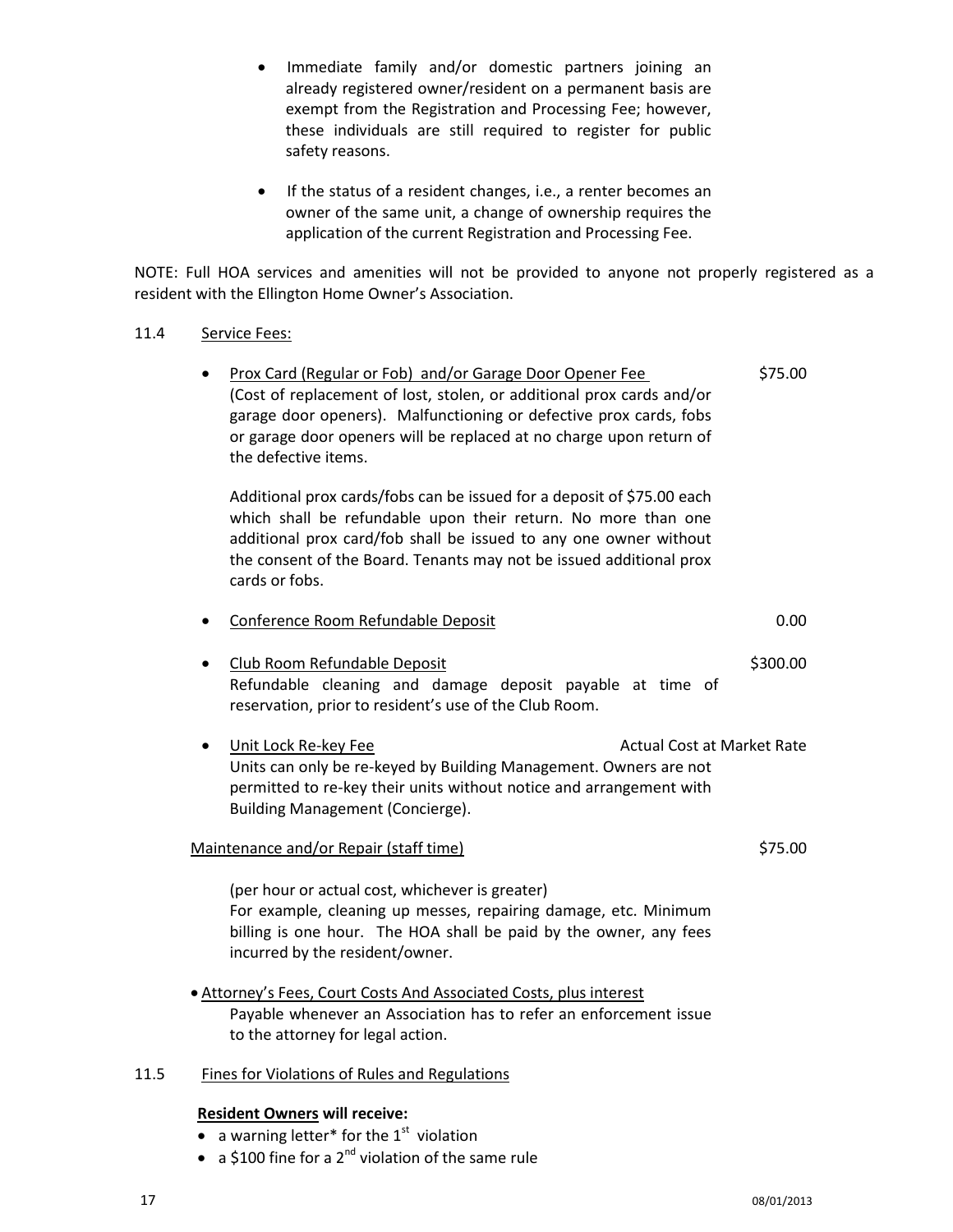- a \$200 fine for a 3rd and subsequent violation of the same rule
- a \$200 fine for speeding in the garage\*

# **\*Exceptions to the above are the following safety and welfare violations. Those listed below result in fines to the resident owner with NO WARNING LETTER:**

# 4.2, 4.3 related to Exiting/Entering the garage

- \$200 for the  $1<sup>st</sup>$  violation
	- $\bullet$  \$300 for the 2<sup>nd</sup> violation and each subsequent violation of these rules.
- 4.4 Speeding in the garage (\$200 fine)
- 6.2 Unscheduled Moves
- 6.3 Moving in or out without padded elevator
- 6.8 Moving bicycles through lobby or into elevators
- 13.7 Violations of trash chute and trash room protocol and improper disposal of electronic waste

# **Resident Tenants will receive:**

- No warning letters
- a \$100 fine for the  $1<sup>st</sup>$  violation
- a \$200 fine for a  $2^{nd}$  and subsequent violation of the same rule
- a \$200 fine for speeding in the garage
- a \$200 fine for the  $1<sup>st</sup>$  violation related to Exiting/Entering the garage
- $\bullet$  a \$300 fine for the 2<sup>nd</sup> violation and each subsequent violation related to Exiting/Entering the garage
- Fines which are not paid within 90 days will double on the  $91<sup>st</sup>$  day.
- The Board of Directors or the managing agent acting on behalf of the Board of Directors, will issue not more than one written notice of violation which shall specify the particular Article of the Declaration or section of the Rules and Regulations which has been violated. In the event that the nature of the violation is such, in the reasonable opinion of the Board or its agent, that it cannot be immediately corrected, the violator will be given a period of time during which the violation must be corrected. Failure to correct the situation or resolve the issue to the satisfaction of the board in this time period shall be considered a second offense and would be subject to a fine without further written warning.
- Appeals of fines may be appealed only according to the provisions of the Rules and Regulations. Neither the managing agent nor its employees nor any board member may waive a fine once it has been imposed.
- These fees are subject to change without prior notice at the discretion of the Board of Directors. Additional fees are subject to imposition without prior notice at the discretion of the Board of Directors.
- Fines must be paid within 30 days of receipt of a Fine Notice from the Property Management or further late penalties will be assessed. Fines which remain unpaid for a period of greater than 90 days will result in the aggregate fine amount to double on the  $91<sup>st</sup>$  day.
- Unpaid fines may result in the restriction of use of the common area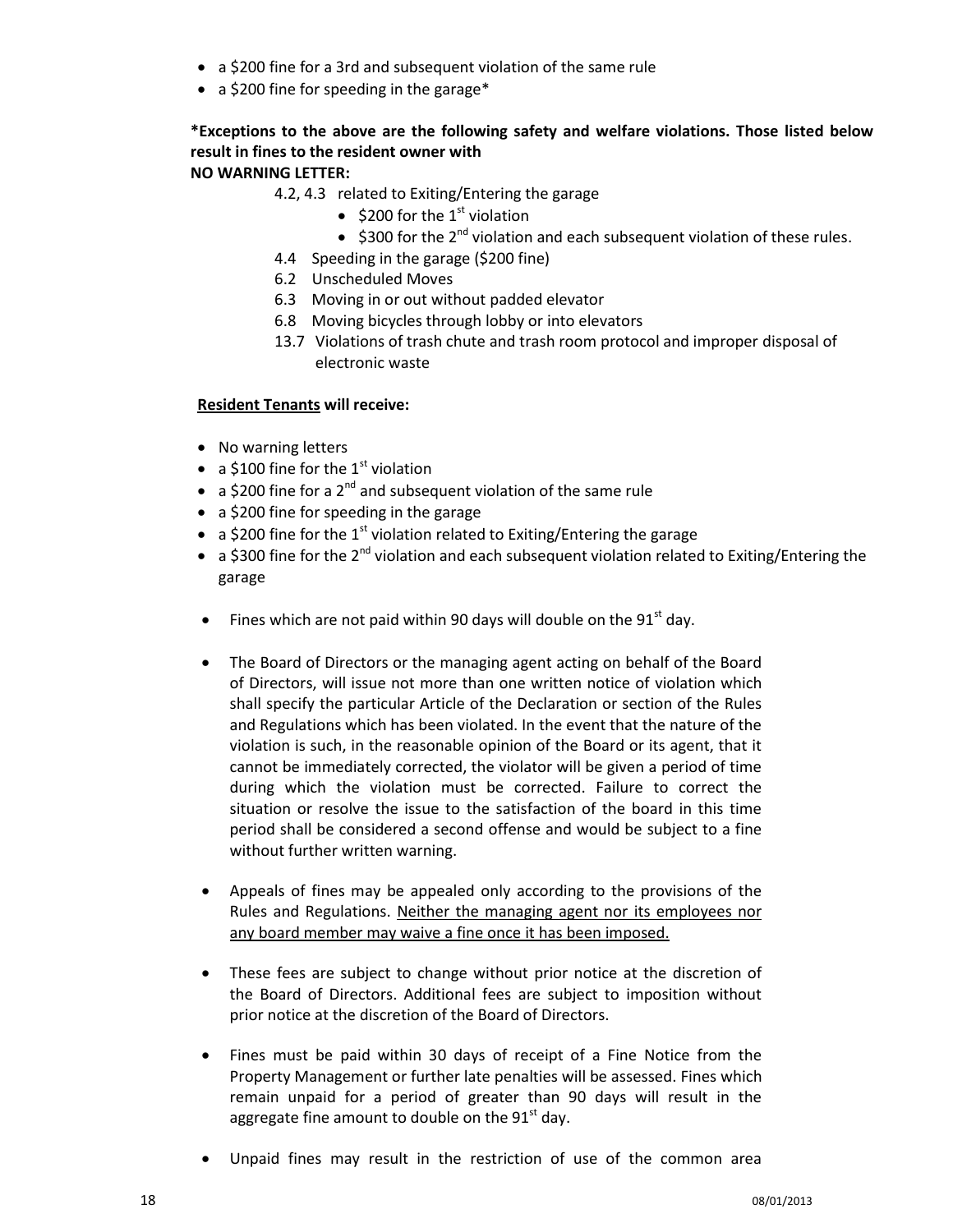amenities, at the discretion of the board.

 Residents and Owners who wish to appeal a Fine Notice may initiate an Appeal Process in the following manner:

1) Within 10 days of receipt of a Fine Notice, notify the Property Management of their intent to appeal the assessment. Notice must be given in writing via mail or email:

AND

2) Within 2 months of receipt of the Fine Notice appear personally during a regularly scheduled HOA Board meeting, to appeal the assessment. Appeals will be heard after the regularly scheduled Board Meeting in the Executive Session. Residents who are appealing fines are asked to refer to the meeting agenda to verify time.

3) Fines cannot be protested after the 2nd scheduled Board meeting following the violation notice.

Fine Notices for which no Appeal Process has been initiated must be paid in full within 30 days of receipt of a Fine Notice to avoid further late penalties that will be assessed. Fine Notices, for which an Appeal Process has been initiated but not concluded within 2 months of the receipt of the Fine Notice, must be paid in full unless otherwise indicated by the Board of Directors.

- 11.6 These COSTS AND FEES FOR SERVICES AND FINES are subject to change and/or additions without prior notice at the discretion of the Board of Directors.
- 11.7 ALL ASSESSMENTS INCLUDING THE ABOVE FEES AND FINES SHALL BEAR INTEREST AT THE RATE OF 12% PER ANNUM COMPOUNDED MONTHLY AND WILL BE POSTED TO ANY ACCOUNT WITH BALANCES 30 DAYS PAST DUE.

# <span id="page-18-0"></span>12. **USAGE OF COMMON ELEMENTS**

- 12.1 Common Elements consist of all portions of the condominium except the units. This includes but is not limited to halls, entryways, elevators, stairways, stairwells, garage, driveway, the North Tower conference Room, exercise room, spa, shower and rest rooms, Club Room and adjacent terraces. (See the Condominium Act and the *Ellington* Declaration for complete descriptions of "Common Elements" and "Limited Common Elements").
	- 12.1.1 The provisions of this section apply to the usage of all common elements including limited common elements allocated to all residential units and limited common elements allocated to particular residential units or to commercial units unless specifically exempted in the association declaration; bylaws, articles of incorporation or elsewhere in these rules and regulations.

# 12.2 General Requirements

12.2.1 No use or activity may unreasonably infringe on another resident's right or ability to use the common elements or amenities.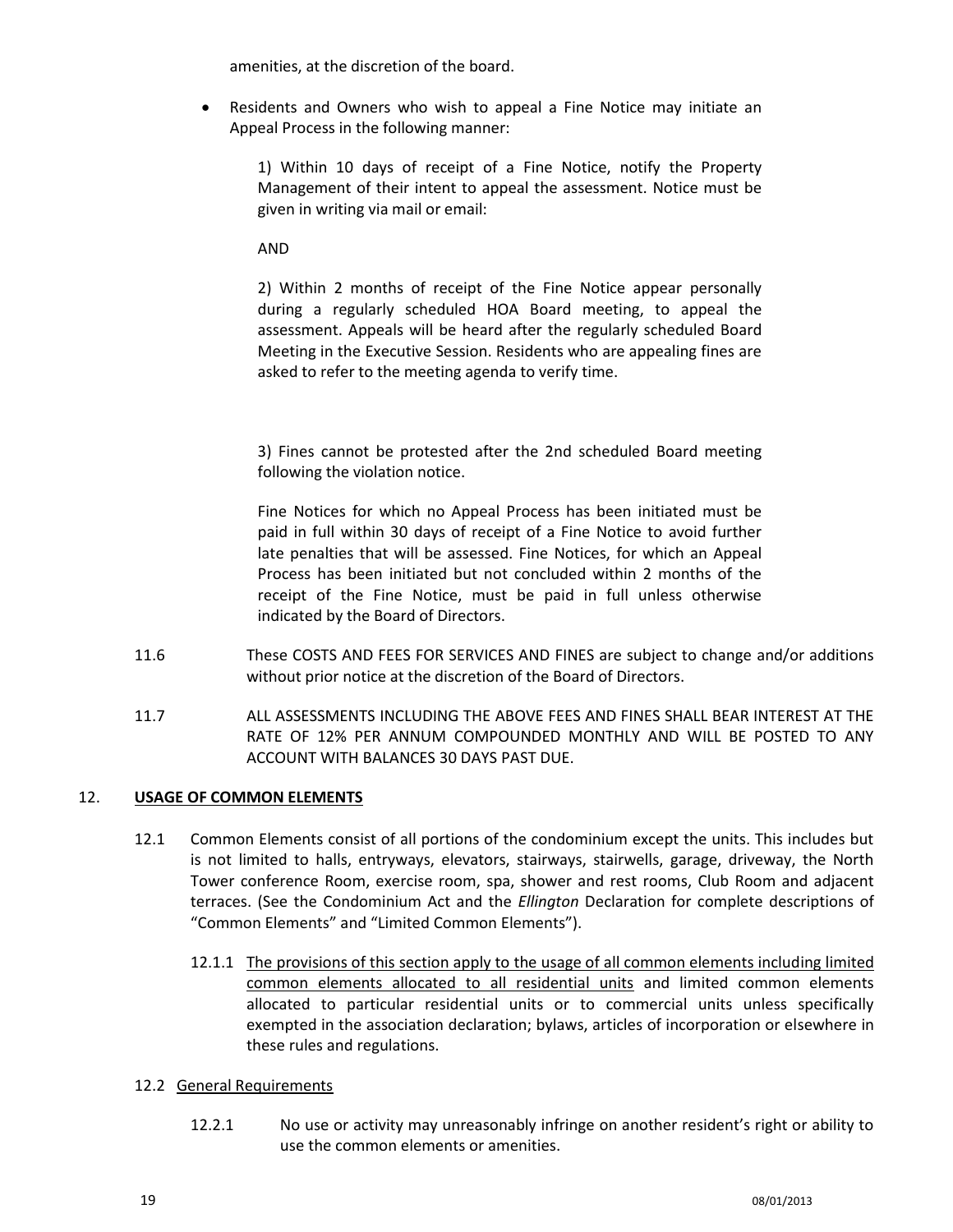12.2.2 No personal property or expressions of personal taste may be placed or stored in any common element, except with the express written permission of the Board. Nothing may be stored or placed in any common elements. No bicycles, baby carriages, doormats, pet carriers, umbrella stands, or other personal effects are to be stored or kept in halls, doorways, stairways, garage, storage areas, elevators or other public areas. Changes to the decor of the common elements may be initiated and carried out by action of the Ellington Board.

> Doors to units are common elements and may not be changed, painted, or decorated in any way, except as permitted by Section 9.3.3.

- 12.2.3 All common elements usage shall be consistent with the intended use of that area, as determined by the Board in its sole discretion.
- 12.2.4 Dust mops, rugs, table clothes and clothing shall not be shaken, cleaned or left in any of the common elements or from any window, door, balcony, or landing.
- 12.2.5 Use of music, radios, televisions, etc., in common elements or facilities are allowed only to the extent it does not disturb other residents. Such devices shall be lowered in volume or turned off, upon reasonable request.
- 12.2.6 Smoking is not allowed in any common elements, including the garage with the exception of the terrace adjacent to the Club Room. Smoking is permitted in residential units.
- 12.2.7 Food and beverages are not allowed in common elements except as permitted in Club Room, Conference Room, courtyard and terrace adjacent to the Club Room. Beverage only is permitted in the Exercise Room. Food is prohibited in the Exercise Room.
- 12.2.9 Footwear shall be worn at all times in the common elements except in the spa areas.
- 12.2.8 Cover-ups shall be worn at all times between the spa and units.
- 12.2.10 No breakable containers are allowed on the terraces or in the spa.
- 12.2.11 Please advise building staff of any spills in common elements so they can be dealt with immediately.
- 12.2.12 Nudity is prohibited, and appropriate clothing is required at all times in the common elements.
- 12.2.13 No owner shall permit anything to be done or kept in the Owner's unit, Limited Common Element or Common Elements that would interfere with the quiet enjoyment of other residents of the Ellington. Littering is prohibited.
- 12.2.14 Should a homeowner or tenant's unpaid Homeowner's dues, assessments or fines be more than 90 (ninety) days delinquent, the privileges of the Homeowner and their tenants to the following common areas will be suspended until their obligations to the HOA have been settled:
	- 1) use/reserving the Club Room and Deck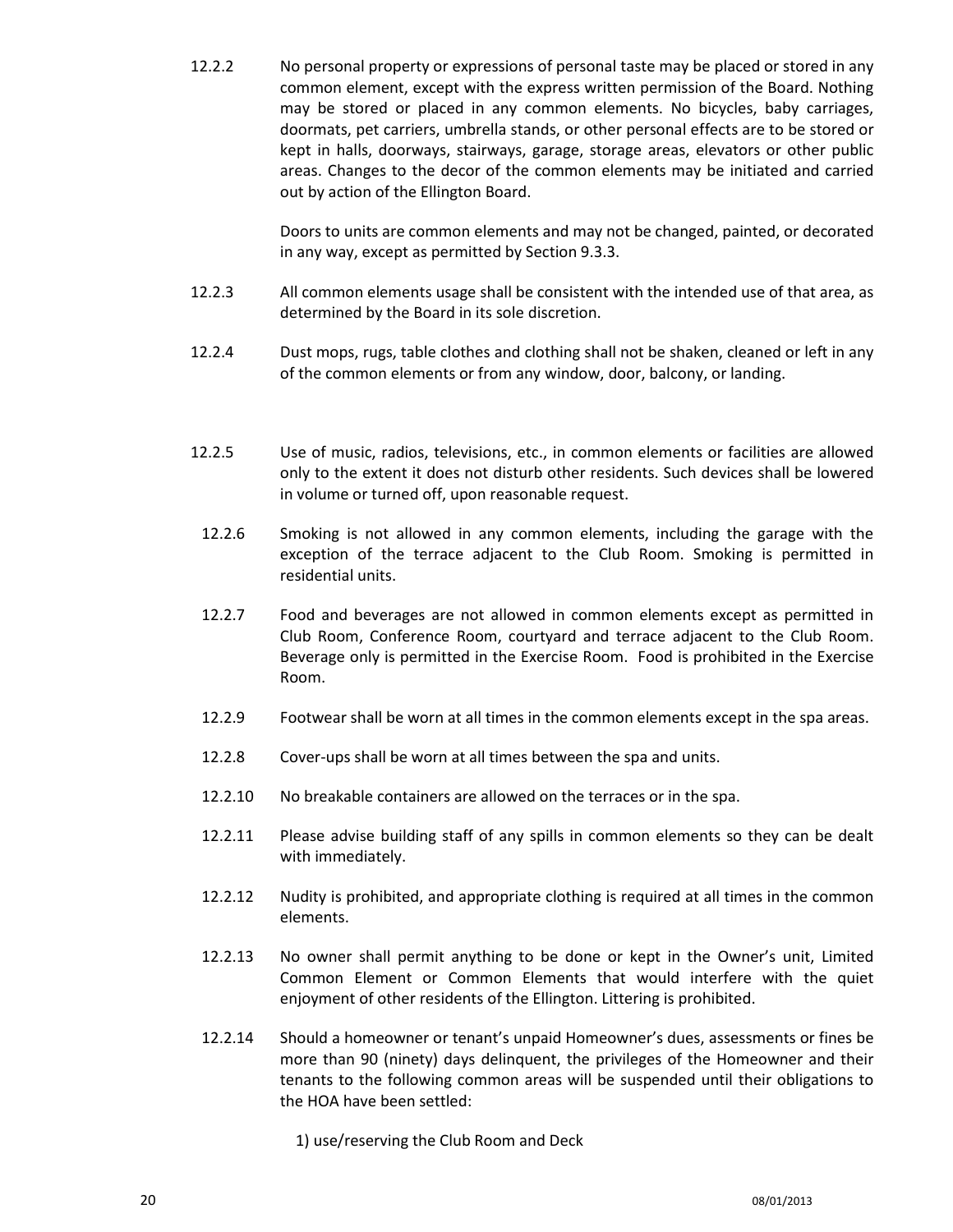2) Use/Reserving the Guest Suites

- 3) Using the Gym/Spa area
- 4) Using the free Business Center services (PC & laptop hookup)

5) Use of concierge services other than those duties of the Concierge, which relate to the safety and security of the building.

#### 12.3 Fire Regulations

- 12.3.1 Fire doors and unit entry doors must remain closed at all times; this includes elevators. This is particularly important in regard to exit stairways.
- 12.3.2 Anyone found tampering with the fire equipment (extinguishers, automatic sprinklers, alarms or door closer) will be subject to arrest and prosecution by the appropriate authorities.
- 12.3.3 No storage or accumulation of material is allowed in ANY area of the building, including units, which may constitute a fire hazard, increase the rate of insurance, cause cancellation of insurance or violate any law, ordinance, regulation or rule of the City of Seattle and/or State of Washington.
- 12.3.4 In the event of fire, elevators are not to be used. Exit the building by stair entrances, which are clearly marked with lighted Exit signs on each floor. All residents are required to follow prior written as well as voice instructions of the building Fire Director and Fire Department personnel. It is recommended that residents participate in fire protection familiarization programs; including fire drills when, such programs are scheduled by the Building Fire Director.
- 12.3.5 It is possible to accidentally strike, or in some manner, cause a sprinkler head to activate and produce substantial water damage. If this should occur, immediately notify the concierge or security staff at the front desk. The damage can be reduced by closing the sprinkler valves for your area, located in the north and south exit stairways on your floor. Please become familiar with the method of shutting the valves by visual inspection only. Alarm will sound if any part of the mechanism is moved. NOTE: In case of fire, wait for the Fire Department to execute the shutoff. In either case, the Fire Department will be automatically notified and will respond.

# <span id="page-20-0"></span>13. **USE OF LIMITED COMMON ELEMENTS ALLOCATED TO ALL RESIDENTIAL UNITS**

- 13.1 General Requirements
	- 13.1.1 Refer to the Ellington Declaration for a description of "Limited Common Elements Allocated to All Residential Units".
	- 13.2.1 Absentee owners or owners not residing in the Ellington may not use the Club Room, Spa, Conference Room, Gym, guest suites, bicycle storage or confer the use of these amenities on friends, relative or associates. An individual who has rented his/her unit has in effect, transferred access and privilege of the amenities and any other common elements to the tenant (renter) of the unit . . . "one unit, one right to use the property".

# 13.2 Club Room, Conference Room and Guest Suites

13.2.1 The Club Room and Conference Room are available to residents of the *Ellington* from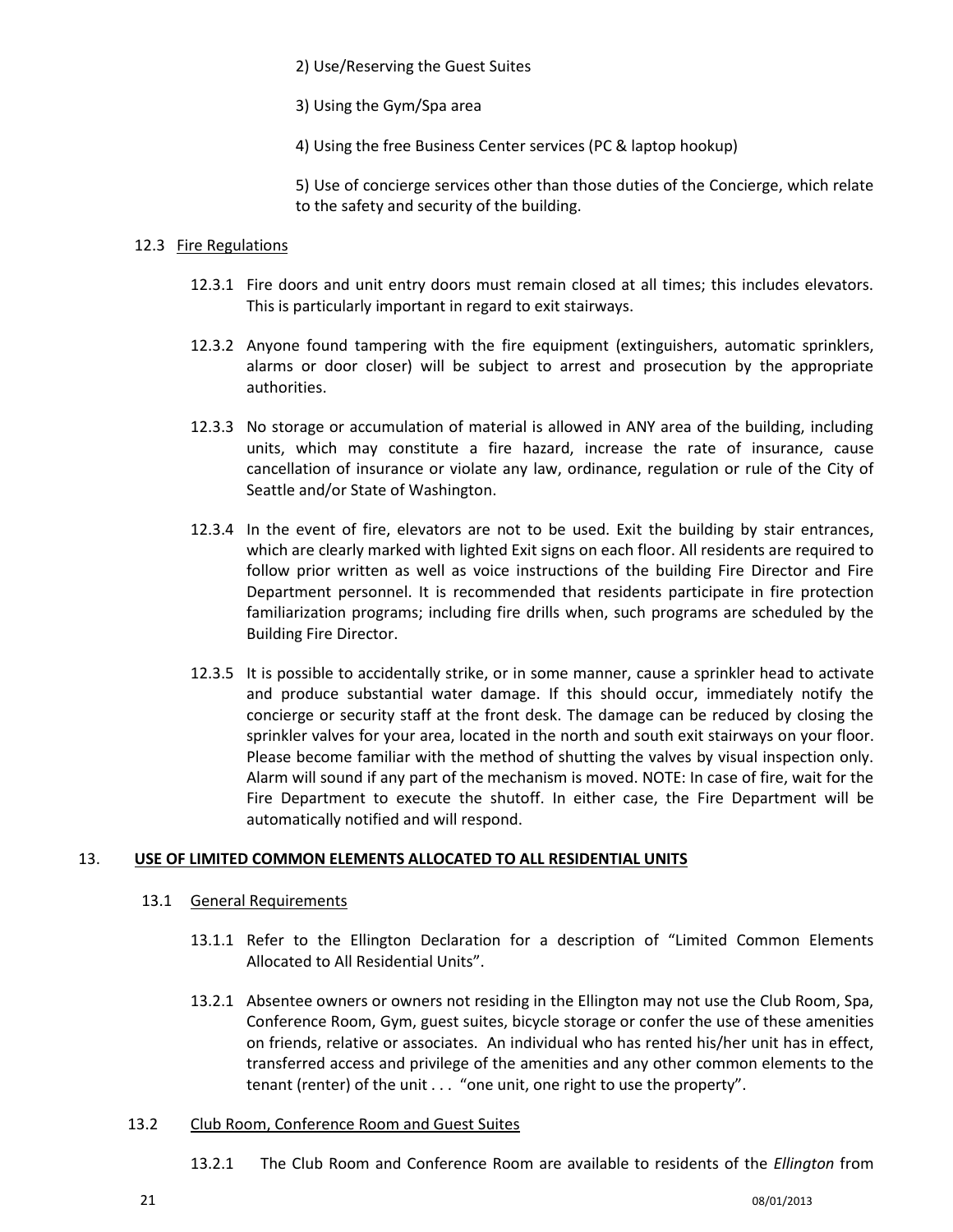8:30 a.m. until midnight daily, providing the Club Room and/or Conference Room has not been previously reserved for private use.

- 13.2.2 Absentee owners or owners not residing in the Ellington may not use the Club Room, Spa, Conference Room or Gym or confer the use of these amenities on friends, relative or associates. An individual who has rented his/her unit has in effect, transferred access and privilege of the amenities to the tenant (renter) of the unit . . . "one unit, one right to use the property".
- 13.2.3 Residents and their guests who use the Club Room and/or Conference Room on a casual basis are responsible for any damage they cause and shall clean up after using the room. This includes removal of garbage. Club Room rules and Regulations (see form in attachments) is a part hereof.
- 13.2.4 Because of the proximity of the Club Room to the spa and the dangers these facilities present, children age 14 and under must be accompanied by a parent, an adult resident or an adult baby sitter at all times when using the Club Room.
- 13.2.5 Club Room arrangements and reservations for private, exclusive use must be made with building management prior to the event. Each application will be reviewed by Management and be granted or denied in Management's sole decision. Only 2 reservations per resident may be on the schedule at any given time for the Club Room and the Conference Room.
- 13.2.6 A \$300.00 refundable cleaning and damage deposit is required prior to exclusive use. A check must be given to the Concierge at the time the reservation is made. The Resident along with a management representative must inspect the room prior to use and immediately after use to verify any damage to the facility. Management will provide an accounting of any damage costs to user and deduct it from the damage deposit. Any cleaning and/or damage costs in excess of the \$300.00 deposit will be assessed against the unit of the Resident who rented the Club Room.
- 13.2.7 The Club Room and/or Conference Room users are responsible for after-event cleanup and must schedule a specific clean up time with the Concierge. Clean up must be completed immediately after use unless Management approves arrangements in advance. Any damage shall be the responsibility of the Resident user who reserved the Club Room and/or Conference Room. Failure to restore the Club Room to its normal state of cleanliness and order in the allotted time will result in forfeiture of the entire deposit.
- 13.2.8 No food or beverage is allowed in any common areas except the Club Room, Conference Room and Terrace area. When serving alcohol, the Resident reserving the facility is responsible to comply with all Washington State liquor laws and to check with a Washington Liquor Store or Liquor Control Board Enforcement Officer at 464-6094 to find out if the party or gathering he or she will be hosting will require a "Banquet Permit". No breakable containers are allowed on the terraces. Smoking is not allowed in the Club Room, Conference Room or any common elements within the building. Smoking *is* allowed on the terrace adjacent to the Club Room and in the open courtyard areas.
- 13.2.9 When a Banquet Permit is required; a copy of the permit is to be presented to Building Management no less than three (3) days in advance of the event. The permit shall be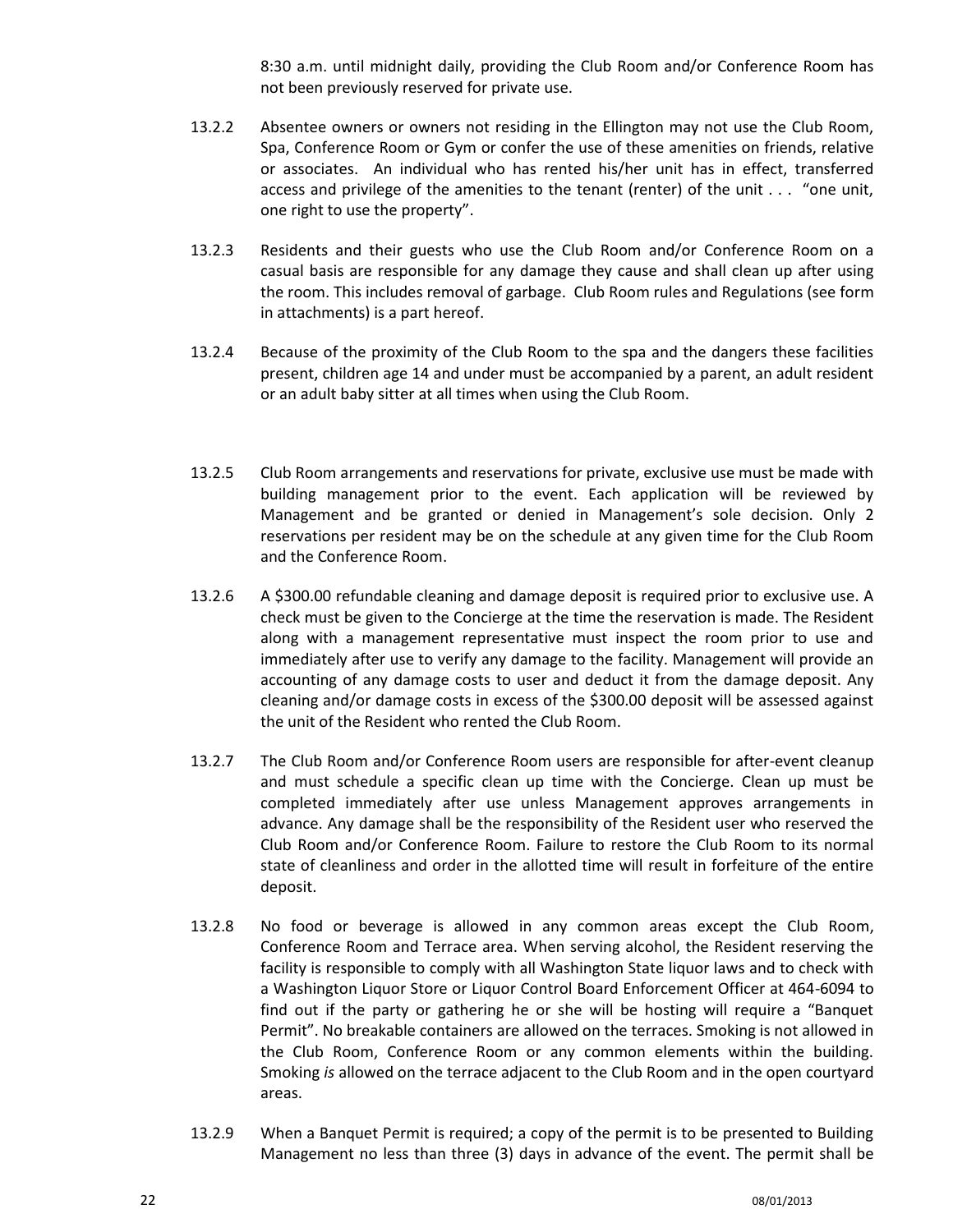for the date, time, and location reserved by the resident user. Building management shall maintain a copy in the condominium's records.

- 13.2.10 When Residents sign up for the Club Room and/or Conference Room, the Building Management representative will have a form for the Resident to sign which states that he or she has checked with the Washington State Liquor Control Board and that either a Banquet Permit is required or that a Banquet Permit is not required for their gathering or function.
- 13.2.11 The Resident must be in attendance in the Club Room and/or Conference Room at all times with their guests. The resident is responsible for their guest's behavior and any damage that may be caused by their guests. Activities shall not diminish the peaceful enjoyment of any Resident. This limitation includes, but is not limited to, noise, odors, smoke, particulates, vibrations and any other activity which may be found by Management in its sole discretion to be obnoxious, offensive or annoying.
- 13.2.12 Use of the Club Room and/or Conference Room includes non-exclusive use of the restrooms.
- 13.2.13 Removal of furniture from the Club Room and/or Conference Room is prohibited.
- 13.2.14 The association and Management shall not be liable for injury or loss to the user, or user's guests or invitees, or for loss to any personal property arising directly or indirectly from acts or omissions by the user, guests, invitees, or other third parties. The resident reserving the room is advised to consult with their own insurance carrier.
- 13.2.15 The Guest Suite policies, rules and guidelines shall be outlined and understood in the Guest Suite Policy hereto attached.

# 13.3 Spa and Exercise Area/Gym

# 13.3.1 General

- a. Exercise care for your safety and the safety of all others at all times when using the Spa and Exercise Areas. Individuals should use extreme caution when they use these facilities alone.
- b. The rules of the King County Board of Health governing the use of semipublic spa's apply at all times unless the Association adopts rules more restrictive regarding any particular activity.
- c. No one with a disease spread by water may use the spa.
- d. No pets of any kind are permitted in the spa, exercise room or Club Room.
- e. Only proper swimming attire shall be permitted in the spa. It is required that a presentable cover-up, and footwear be worn between the above areas and residential units, and that users of these facilities dry off before leaving the facilities.
- f. Residents are responsible for their invited guest's actions and the behavior of children of the residents or their guests while they are on the Ellington Condominium premises.
- g. In the event of crowded conditions residents have priority over guests.
- a. Users of the spa are required to take a shower before entering the spa.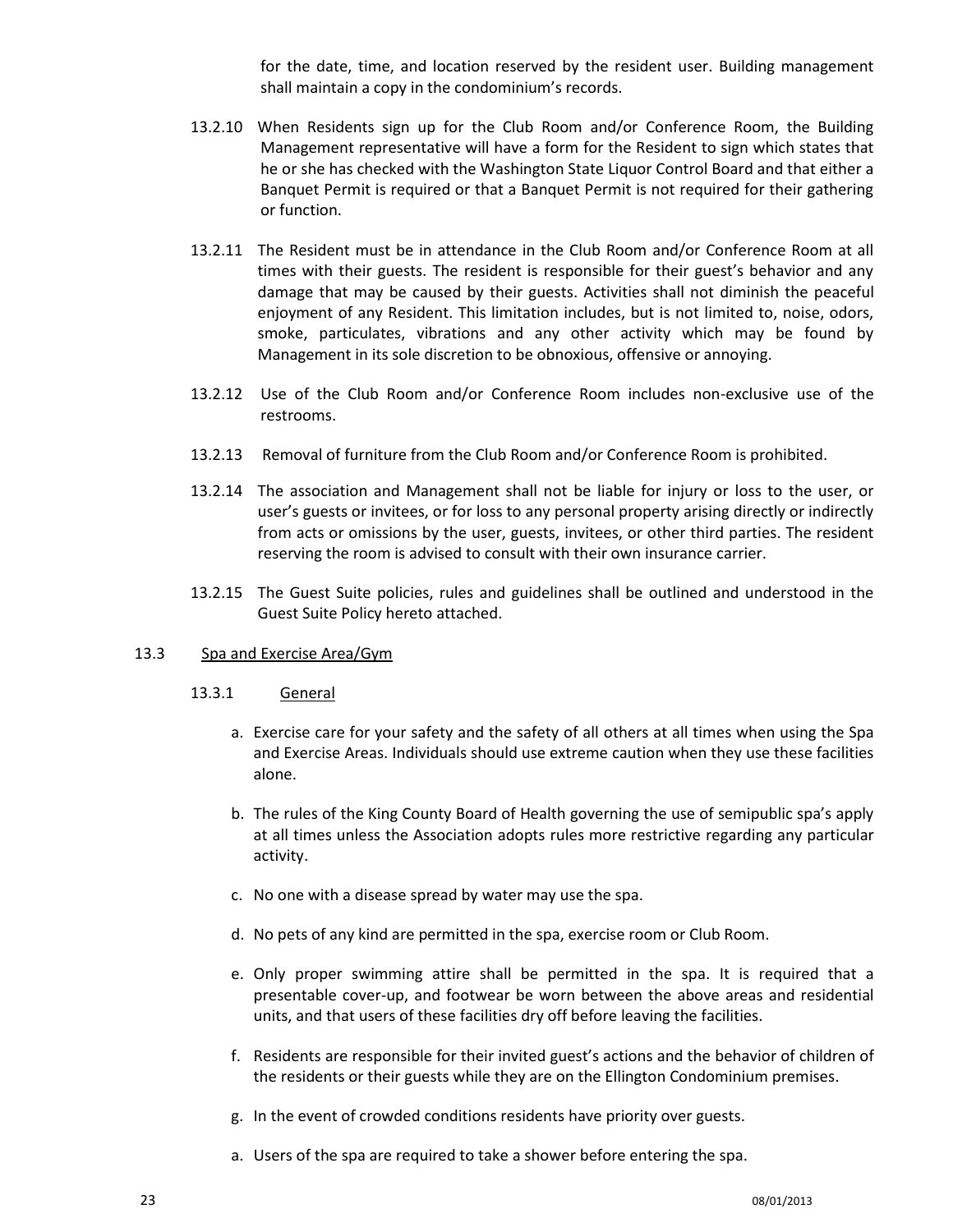- b. Persons are to be free of lotions or oils of any kind. No soaps or bath salts are permitted. The chemicals of these items are harmful to the balance of the spa pH levels and to the spa's filtering system.
- c. Children age 14 and under must be accompanied by a parent, an adult, resident or an adult baby sitter at all times.
- d. Food and breakable items are prohibited in the spa area. Non-breakable containers of beverages are permissible.
- e. When leaving the spa, turn off the timer and replace spa cover. The cover assures heat retention with a minimum of electricity.

#### 13.4 Exercise Room

- a. Because the exercise equipment is not designed for use by children, children age 14 and under must be accompanied by a parent, an adult resident or an adult baby sitter at all times.
- b. Equipment in the Exercise room is to be used in accordance with posted instructions for each machine. Activities other than use of the exercise equipment are prohibited.
- c. The users of equipment do so at their own risk of injury. The Ellington Condominium Owners Association shall not be liable for any personal injury to residents or guests of residents or children.
- d. Do not drop equipment weights, barbell or hand weights during or after use.
- e. Food and breakable items are prohibited in the spa area. Non-breakable containers of beverages are permissible.
- f. Users shall clean the exercise equipment after use.
- g. Equipment is available to all residents on a first come, first served basis with a 30-min. limit on the use of any individual piece of equipment.
- h. Pets are not permitted in the exercise, Club or Conference rooms.
- i. No personal exercise equipment is to be left in the exercise room. It will be disposed of by Management.
- j. In the event of crowded conditions residents have priority over guests.

# 13.5 Bicycles

- a. Bicycles shall be stored in designated areas in the garage or in the designated bicycle storage room.
- b. See Section 6.8 of these rules and regulations regarding the transporting of bicycles within the condominium.
- c. Riding bicycles in the garage is permitted. Bicycles may be walked or ridden to or from the garage entrance, to or from bicycle storage areas. Bicyclists must have a head lamp or bike light in use while riding in the garage. Bicyclists will observe the same garage gate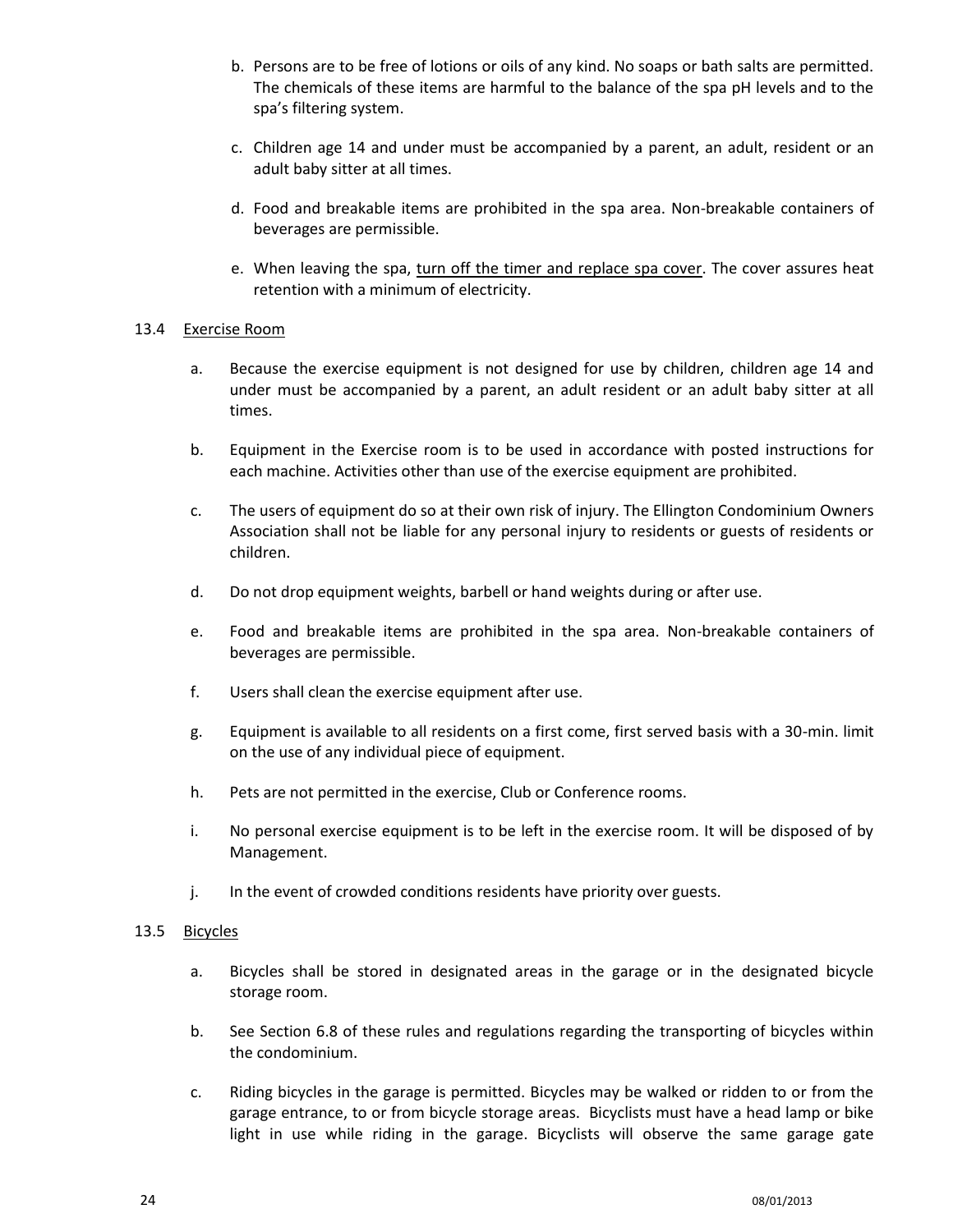courtesies, protocols and speed rules as automobiles. Bicyclists have the right-of way in the garage. (see Section 4, Motor VEHICLES, BICYCLES AND PARKING GARAGE)

#### 13.6 Terraces

- a. The terraces allocated to all Residential Units are located in the Courtyard and adjacent to the Club Room.
- b. Barbecuing is not permitted on the terraces, except on the terrace adjoining the Club Room. A fire extinguisher must be near by
- c. Breakable containers, dishes and the like are not permitted on the terraces.
- d. Pets are not permitted on the terraces.
- e. Because of the possible dangers to children playing on the terraces, it is recommended that children age 14 and under be accompanied by a parent, an adult resident or an adult baby sitter at all times.

#### 13.7 Trash Chutes, Recycling and Electronic Equipment Disposal

a. The recycle bins are located on the B level of the garage, south end. The bins will accept: aluminum cans, mixed paper, glass, newspaper and cardboard. All recyclable materials must be carried to the recycle room and deposited in the appropriate bins. All cardboard boxes are to be broken down (flat) before being deposited in the recycle bins. Resident owners and tenants who have been identified as the owners of unbroken boxes in the recycle bins will be fined.

b. The trash chute will accept: household refuse that is not recyclable. Any tenant or resident found to be responsible for the blockage of a trash chute will be fined an immediate \$500.00. In addition they will bear the additional cost of Ellington staff time (\$75.00 per hour) to clear the chute plus the cost of physical repairs if needed. All trash must be bagged and securely tied before being deposited in the trash chute. Residents discovered to have put unbagged garbage down the trash chutes will be fined \$100 and in the case of wet garbage, billed for staff time (\$75.00 per hour) needed to clean and restore the chute from point of entry on. Building Management will make every effort to identify offenders and pursue fines and appropriate compensation for garbage chute violations and resultant damage.

Wet garbage deposited in garbage chutes and blockage of garbage chutes present immediate issues of overall building sanitation and create an emergency hardship for the Ellington support staff. Building Management will make every effort to identify offenders and pursue fines and appropriate compensation for garbage chute violations and resultant damage.

c. All animal litter must be bagged and tied securely and deposited in the special receptacles on level B of the garage. Animal litter may not be thrown down the chute.

d. Articles, which do not fit in a standard garbage bag (such as Christmas trees, mattresses, box springs, large appliances, large crates, furniture, doors, carpeting, drapes, etc), are not to be placed in the Association's dumpsites. Residents should make arrangements to have these items properly disposed of. Heavy items and construction materials are prohibited and not appropriate for disposal in trash chutes. (see 9.2.6)

e. Any electronic equipment powered by a circuit board must not be put in the recycle room or in the garbage, or on or in any donation boxes. This equipment is considered hazardous waste. This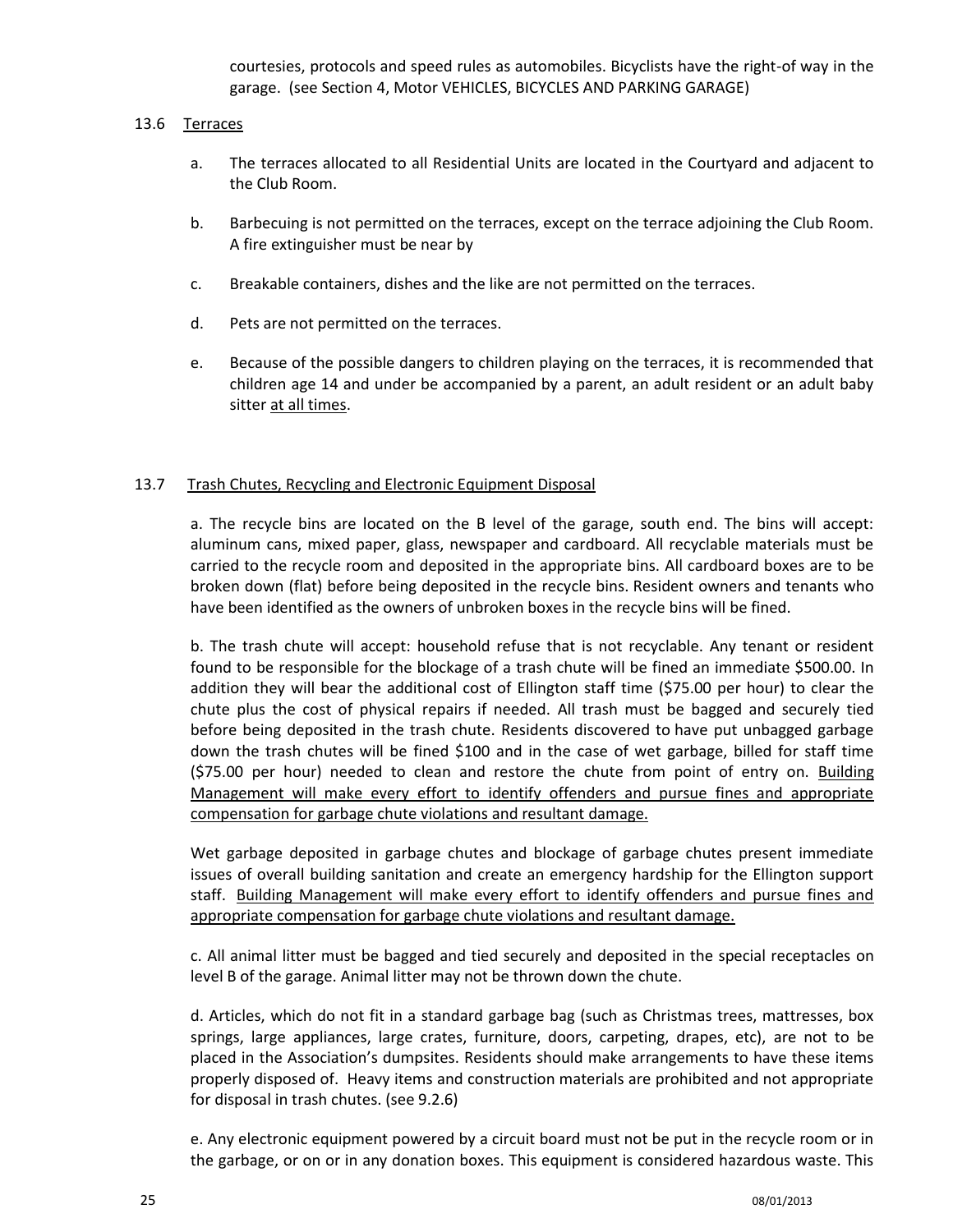material includes but is not exclusive to; home computers and peripherals, cell phones, digital cameras, TV's, stereos, boom boxes and the like.

All electronic equipment must be recycled properly at the resident's own expense. The Ellington has no responsibility for or ability to dispose of electronic material. If a resident or tenant is identified as having left these items in the Recycle Room for the Ellington to dispose of or in the garbage for take away, they will be fined \$100.00 plus be responsible for fines levied against the Ellington by the city . . . or incurred by the Ellington (\$75.00 per hour) in the process of holding and returning electronic items to an identifiable resident.

Information regarding disposal of electronic equipment can be found on the Ellington Web Site, www.ellingtoncondos.net.

#### <span id="page-25-0"></span>14. **USAGE OF LIMITED COMMON ELEMENTS ALLOCATED TO PARTICULAR RESIDENTIAL UNITS**

#### 14.1 General Requirements

14.1.1 Provisions of Section 12 of these rules and regulations shall apply to all limited common elements allocated to particular units unless stated otherwise hereinafter.

#### 14.2 Decks

14.2.1 See Section 8.2 – 8.12 of these rules and regulations regarding usage of decks allocated to a particular residential unit.

#### 14.3 Parking Spaces and Parking Units

- 14.3.1 A parking space is a limited common element allocated to a particular unit by the Declaration.
- 14.3.2 See Section 4 of these rules and regulation regarding usage of parking spaces and parking units.

#### 14.4 Storage Spaces and Storage Units

- 14.4.1 Storage space is a limited common element allocated to a particular residential unit by the Declaration.
- 14.4.2 Residents must store items only in their assigned storage lockers. No storage is permitted in common elements or parking areas and any items stored there will be removed without notice.
- 14.4.3 Absolutely no items may be stored above the fire sprinkler system.
- 14.4.4 Storage of flammable or explosive material, perishable foodstuffs, odorous or pest infested items or any item that can be sensed from outside the storage unit is prohibited.
- 14.4.5 Residents are to provide their own locks. The association is not responsible for any loss or theft from storage lockers

# <span id="page-25-1"></span>15. **DOMESTIC PETS**

15.1 Well-behaved domestic pets such as cats and dogs may be kept in residential units subject to these rules and regulations and the Declaration.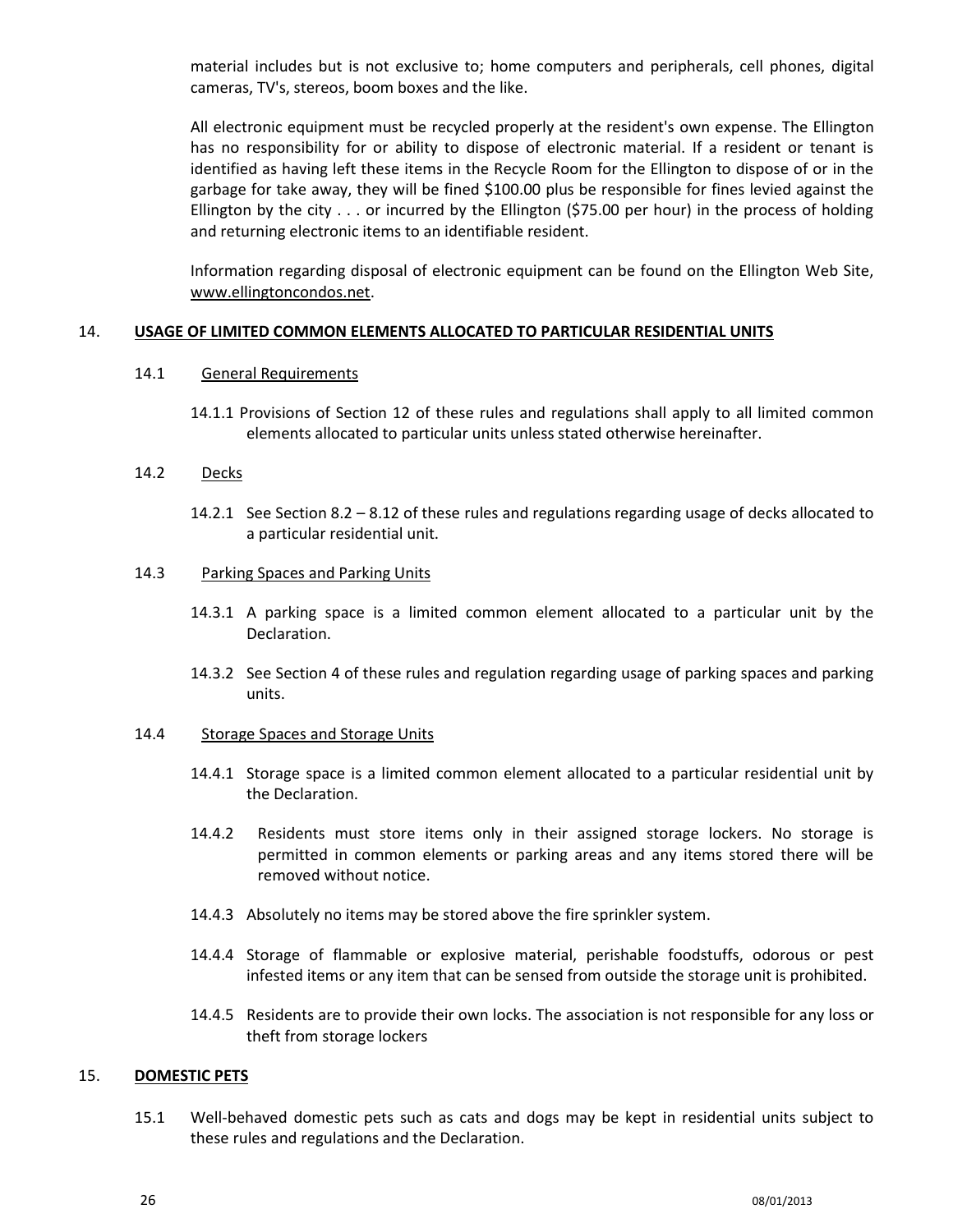- 15.2 Residents must comply with city ordinances regarding domestic animals. Any and all such ordinances are hereby incorporated into these rules, and a violation of any such ordinance will be considered a violation of these rules and regulations.
- 15.3 Pets will not be allowed in the Common Elements or Limited Common Elements unless the pet is leashed or being carried and is walked directly to or from a unit to the public street. Pets are prohibited from the Club Room, Guest Suites, and Conference Room, Spa Area, Exercise Room and terraces adjacent to these areas. Pets that are carried are allowed in the Ellington lobby. Pets on leash must enter and exit through the courtyard/breezeway entrance or the garage. Pets must be kept on a tight leash.
- 15.4 No livestock, poultry, rabbits, ferrets or exotic animals shall be kept in any part of the Condominium, nor may any animal be bred or used therein for any commercial purpose. The Board may require the removal of any animal which the Board in the its sole discretion finds disturbing other Unit Owners unreasonably, and may exercise this authority for specific animals even though other animals are permitted to remain.
- 15.5 Pets (dogs and cats) must be licensed by the City of Seattle and registered with the Ellington Homeowner's Association.
- 15.6 There is a maximum limit of two pets per unit.
- 15.7 Pets cannot be left unattended on any deck or balcony at any time.
- 15.8 Pet owners are responsible for cleaning up any mess or damage caused by their pets, including and especially feces and urine.
- 15.9 No pet is permitted to cause hazard, nuisance, or unreasonable disturbance to any resident. A pet shall not be able to be sensed by others outside the unit.
- 15.10 The above rules apply to visiting pets and it is the responsibility of the resident to inform any guest accompanied by a pet of the Ellington pet rules, regulations and protocols.

# **Pet Protocols**

- The choice to have a pet is an individual decision and pet owners must recognize the importance of not imposing their pets on other residents. Courtesy and safety for all residents are the guiding principles to be followed.
- Pet owners must do their best to ensure that no unpleasant or unwelcome interaction takes place between their pet and another building resident.
- When a person escorting a pet wishes to enter an elevator occupied by another resident, the person with the pet should offer to wait for an empty cab but may enter the cab if invited.
- A person escorting a pet should not enter an elevator cab occupied by another individual with a pet.

A person expecting the arrival of a guest with a pet should notify the concierge and then be available to escort the guest and pet through the breezeway entrance

# <span id="page-26-0"></span>16. **CONDOMINIUM RESALE**

16.1 Whenever an owner attempts to sell or rent a condominium unit (including parking and or storage) by engaging the services of any real estate broker or agent, or act as his/her own agent, the owner must provide the Association, through the Property Manager, with the notification of the listing agreements on forms provided to the Association.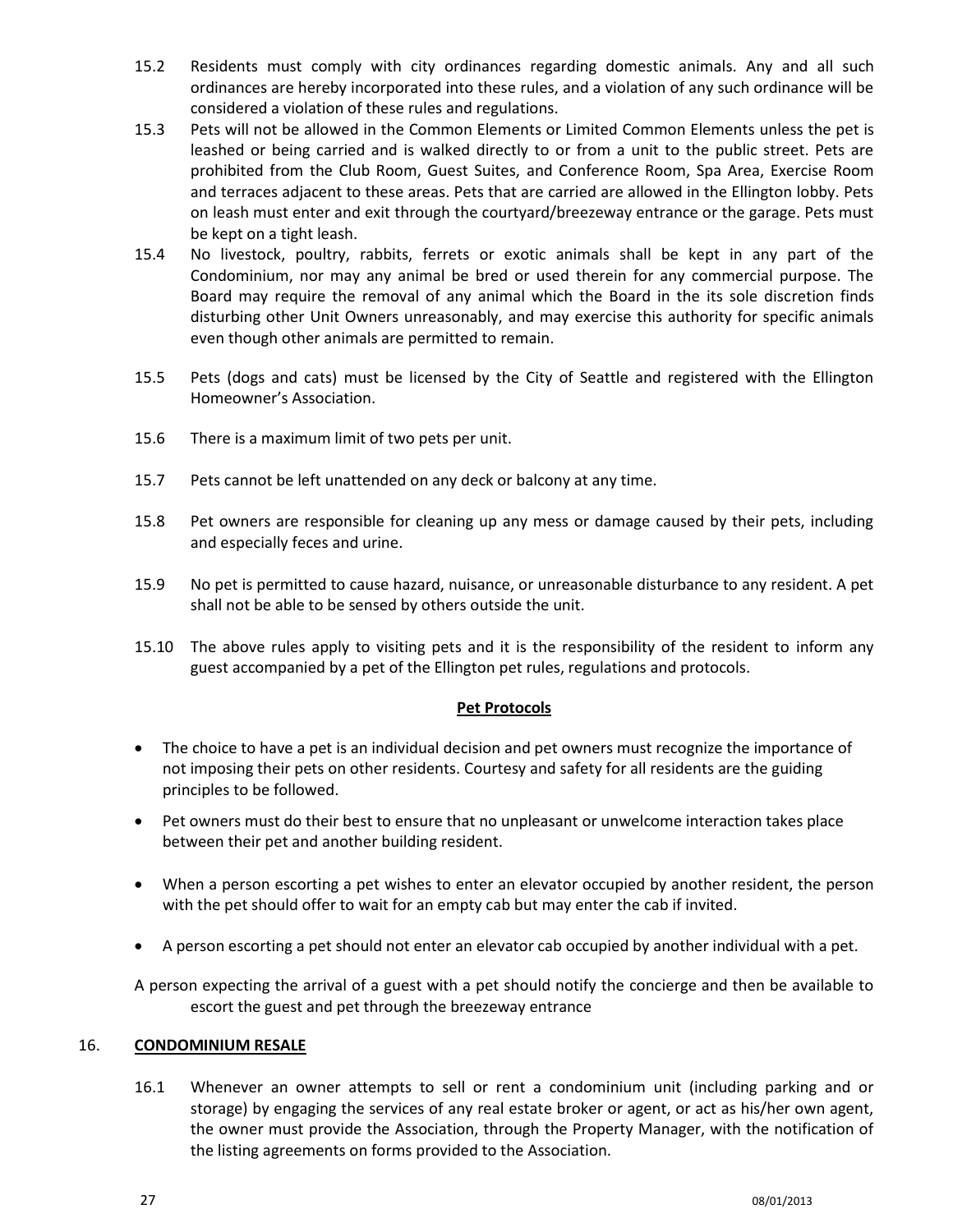- 16.2 The owner, listing agent or authorized representative shall be the only person authorized to escort potential buyers to the condominium unit and to tour the building facilities.
- 16.3 Public open houses are permitted only when the listing agent or authorized representative is available to escort any persons to the unit. No person shall be allowed to visit an open house without being accompanied by the listing agent or authorized representative from the lobby to the unit to be viewed.
- 16.4 All Real Estate Agents must enter the condominium through the main entrance and must sign in with the Concierge and show a picture I.D. It is the owner's responsibility to arrange access to the building for the listing agent.
- 16.5 An owner may provide the listing agent with a key to the owner's unit. No lock boxes are permitted on unit doors.
- 16.6 All keys for resale units left at Concierge Station shall be in a multiple listing lock box only. (No loose keys shall be left with Concierge). Any real estate agent; wanting to show a resale unit, shall identify themselves to Concierge by leaving a business card, and a picture I.D. and shall sign a sign-out sheet for access to the lock box. Concierge shall check "keys returned' on sign-out sheet when keys are returned to lock box.
- 16.7 No real estate (For Sale, For Rent, etc.) or commercial signs of any kind may be inscribed, painted, engraved or affixed to any part of the exterior of any unit or common elements or displayed from or on any unit or common elements.

#### <span id="page-27-0"></span>17. **NOTICES REGARDING OCCUPANCY CHANGES**

- 17.1 The provisions of this Section shall govern the presence and movement of persons in and out of Residential Units. Each owner/resident must fill out and submit an Occupancy Form to the concierge as an initial part of tenancy in the *Ellington.*
	- 17.1.1 Registration of Pre-Existing Occupants. All Occupants occupying Residential Units at the time this Section 17 is adopted by the Board, must be registered with the Board within thirty (30) days of the adoption of this Amendment. As used in this Section, the term registration shall mean the filing by the Owner with the Board or its authorized representative of a written statement setting forth the following information:
		- 17.1.1.2 the name, telephone numbers, and correct street and email address of the Owner of the Unit; (see Move-in/Move Out form)
		- 17.1.1.3 the Unit number and names and telephone numbers of all Occupants of the Unit other than the Owner and
		- 17.1.1.4 the number of the parking space(s) allocated to the Unit and the make and license number of the vehicle(s) to be parked in the spaces;
		- 17.1.1.5 the number of the storage space(s) allocated to the unit; and
		- 17.1.1.6 any other information regarding the Occupants of the unit which shall be reasonably required by the Board. Also please see article 20.
	- 17.1.2 Registration of New Occupants. All Owners must register new Occupants with the Board prior to the move. Reservations for move in will only be scheduled upon owners delivering all required registration documentation and/or lease and background verifications. Missing or incomplete information will result in denial of move in.Also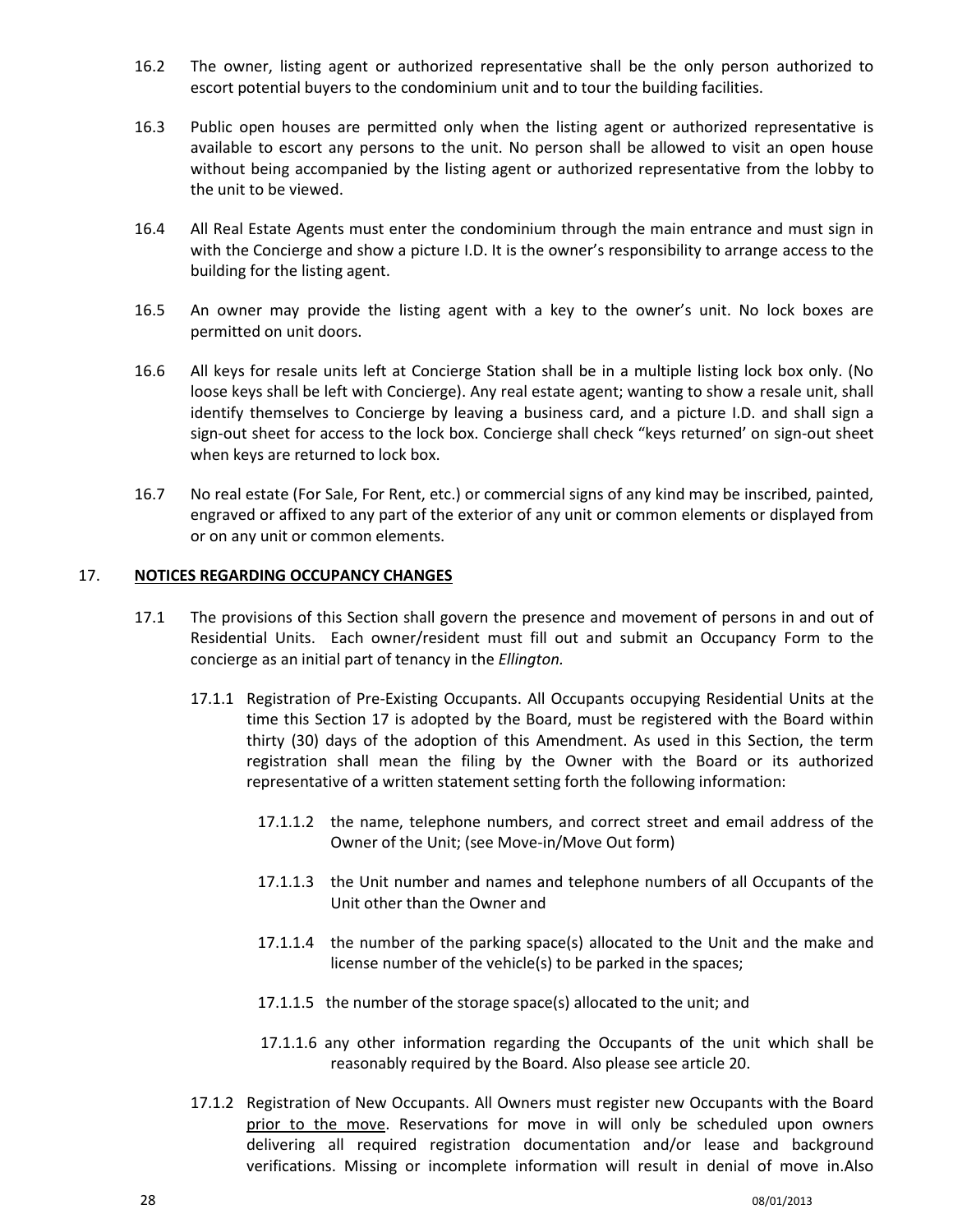please see article 20.

17.1.3 All residents must be registered:

A Resident is anyone who meets one or more of the following criteria:

1) Has established themselves as a resident by intentional formal registration and Resides in a particular unit

2) Consistently receives mail and/or packages at this address

3) Has a Permission to Enter on file that is dated more than 10 days previous or more and is not a vendor as described in the PTE requirements

- 4) Is a legal owner residing in a residential unit
- 5) Is a tenant who rents a residential unit from an owner

Permission to Enter (PTE) are valid for 10 days with one renewal without board approval, except in the case of a remodel where the owner has complied with provision #9 (Interior Alterations and Maintenance of Units and Limited Common Elements) in the Rules and Regulations. Housekeepers, cleaning services, professional dog walkers and the like are exempt. They however are required to sign in at the front desk and show ID if asked.

A PTE form does not replace the obligation for a resident to register.

- 17.1.4 Updating of Registration Information. All Owners shall advise the Board or the Manager of any changes in the registration information; required to be provided in this Section on a current basis.
- 17.1.5 Notice of Moving Date. All Occupants shall provide the Board with reasonable prior notice of the date on which they expect to move into or out of a Residential Unit.
- 17.1.6 Move-In and Move-Out Fees. See Section 11.3.

# <span id="page-28-0"></span>18. **MANAGEMENT**

- 18.1 Ellington management's workday hours are 8:00 a.m. to 5:00 p.m. Monday through Friday and the telephone number is (206) 443-9599. Management staff is available for emergencies and can be reached daily on a 24-hour basis at the above telephone number. Any, life threatening, emergency should be dealt with by first dialing 911 and then alerting Management or the concierge that an emergency response team is on the way.
- 18.2 Management is able to provide you with the information regarding the services, which can be provided to you via Management, on-site maintenance, and Concierge services. Please feel free to contact Management regarding any questions you may have.
- 18.3 Management has the authority to enforce all building rules and regulations adopted by the Board.
- 18.4 If you lose your key and require assistance to gain entry to your unit the Concierge can give you access provided you have left a key at the front desk. Otherwise you must call a locksmith.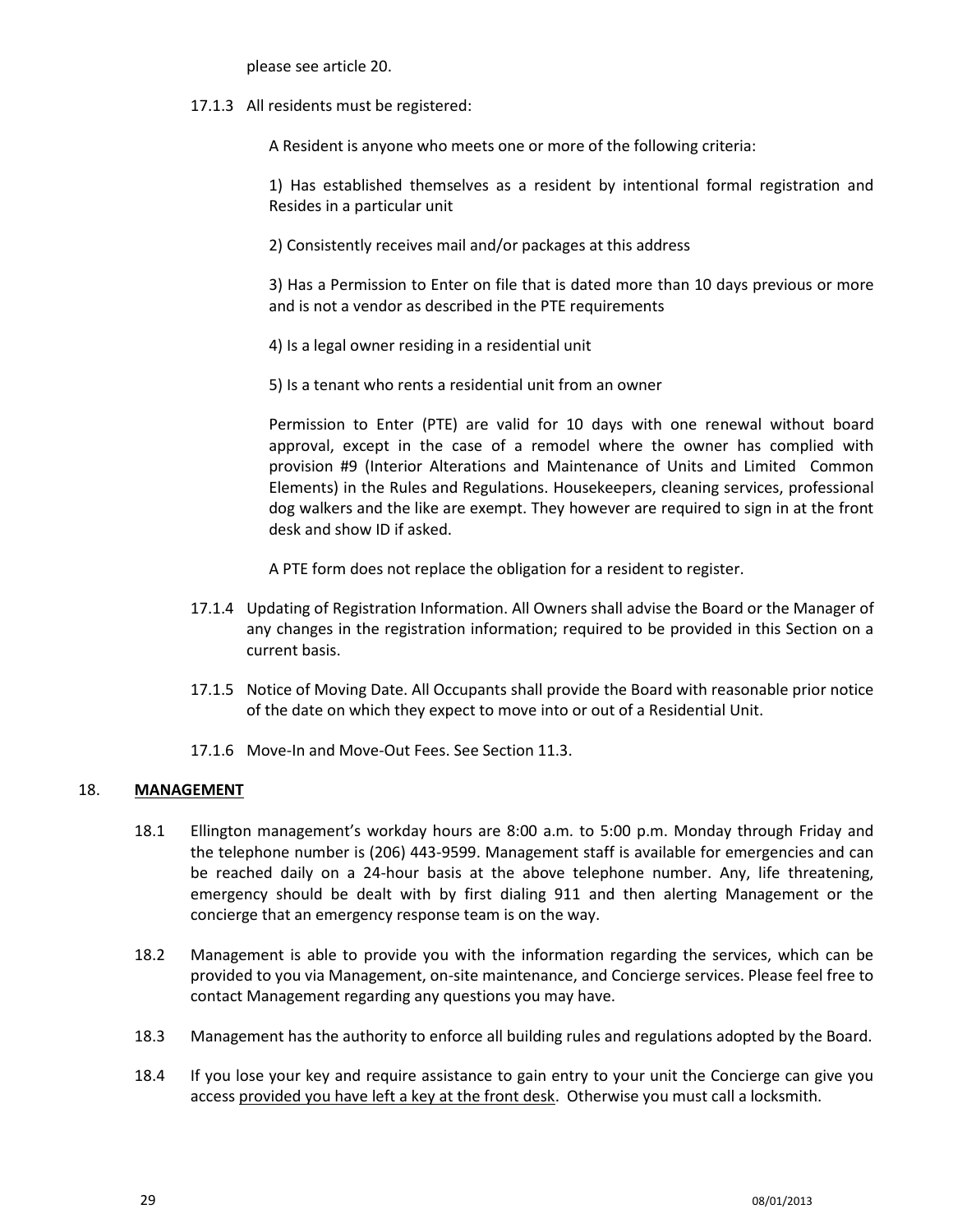#### <span id="page-29-0"></span>19. **ASSOCIATION GOVERNANCE**

- 19.1 A Board governs the affairs of the Association.
- 19.2 Owners and residents can obtain copies of the Boards' minutes by requesting this service from the Board and supply them with their email address.
- 19.3 Rules and Regulations may be added to, amended, or repealed at any time, by resolution of the Board or by members of the Association as provided for in the Bylaws and the Declarations for the Ellington Condominium Owners Association.
- 19.4 All persons attending any Board of Director, Unit Owner, committee or other Association meeting shall at all times conduct themselves in a businesslike manner, shall speak only when recognized by the Association president or other authorized person conducting such meeting, and shall not shout, use profanity or approach other Association members.

Violation of this provision may at the discretion of the Board subject the offender to a fine levied after Notice and an Opportunity to be Heard according to the following fine schedule. First violation \$100.00. Second violation \$200.00. Third and any subsequent violations \$500.00.

# <span id="page-29-1"></span>20. **RENTAL OF UNITS** (also please refer to Declaration article 10.2)

Required Tenant Screening: A Unit Owner who wishes to rent their unit is required to submit to the Property Manager evidence of a background check having been performed by a licensed tenant screening service along with a copy of a lease prior to the tenant moving into the premises. The background check is required to include a consumer credit report, verification of the Applicant's rental history for at least two years, and a public records search for bankruptcy, unlawful detainer or criminal convictions in counties in which the Applicant has resided, in all 50 states for the last 10 years. The Property Manager will keep the Board of Directors informed about rental activity and keep a copy of all documents for the Association's records.

# *Responsibility for Tenant Selection*

Neither the Association's designee nor the Association shall evaluate any information provided by the Service or in any way make a determination or recommendation as to the suitability of any Applicant. The selection of a suitable and appropriate Tenant shall be the sole responsibility of the Owner.

# **NOTE**:

Copies of the Condominium Act, the Declaration and the Bylaws for a fee as set forth in this document.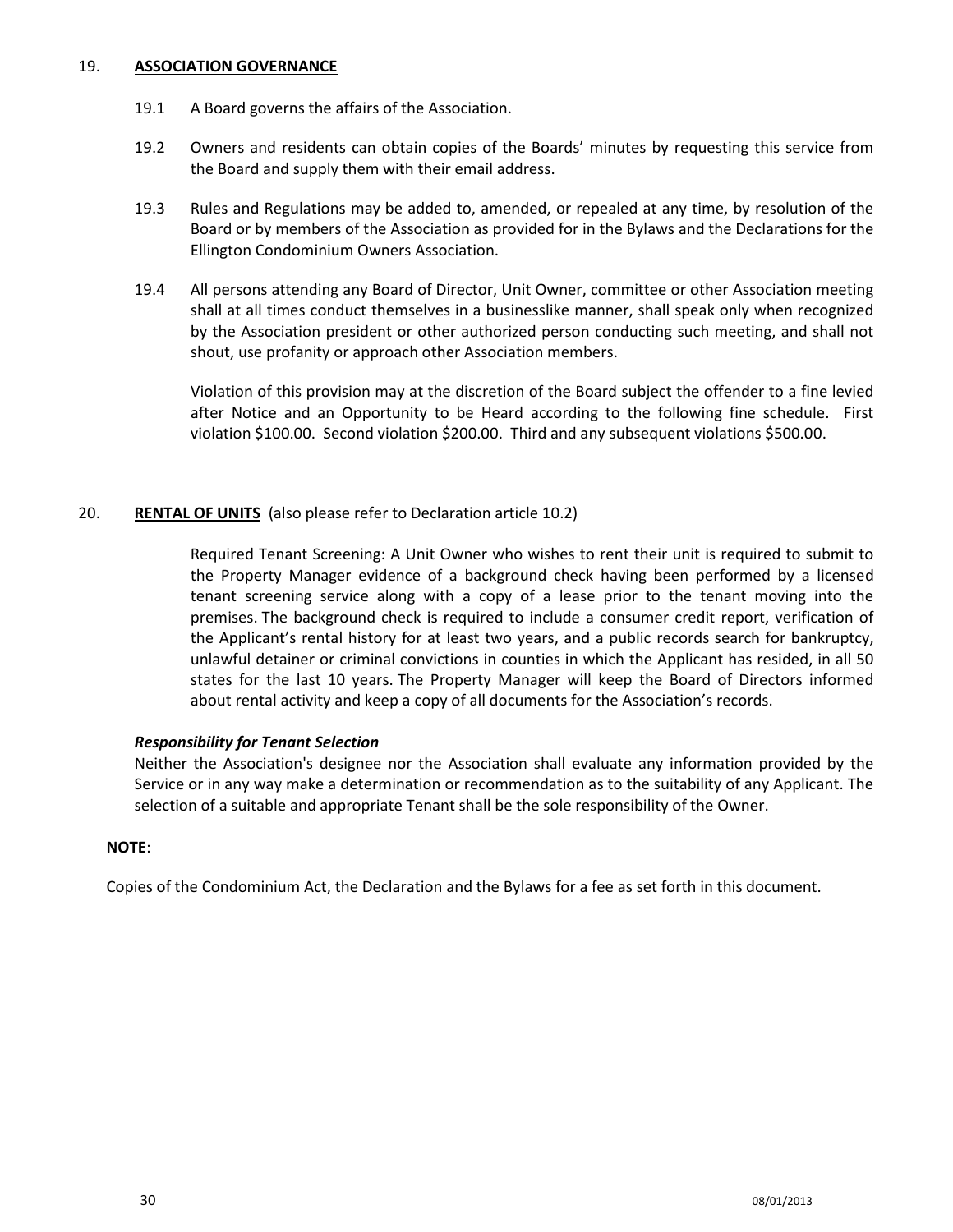# **GUEST SUITE POLICY AGREEMENT** (Guests and residents)

- <span id="page-30-0"></span> The Guest Suite amenity/privileges are available to Homeowner or Tenants in residence only. Rental of these Suites is not to be conferred to friends, relatives or associates of non-resident owners.
- Guest Suite rental does not include or assume access to the Club Room, Spa or Conference Room.
- Residents of the Guest Suite may use the amenities if accompanied by an Ellington resident.
- At no time are keys to the Club Room, Spa or Gym to be given to tenants of the Guest Suites.
- Unless specific arrangements have been made with the Concierge, Ellington residents (the sponsors) must be present to check in their guests so that introductions to the Concierge can be made and the appropriate paper work completed.
- Booking and Payment for the Suites:

Homeowners agree to pay full amount of stay as a deposit at the time of booking. Cancellation policy is as follows:

If cancelled 30 days or more in advance: the full amount of the deposit will be refunded.

If cancelled 14-29 days in advance: 50% of the deposit shall be refunded.

If cancelled 13 days or less: the entire deposit shall be forfeited.

Should the dates of your cancellation be booked to another resident, your deposit shall be refunded, regardless of the above stated time schedule, less a \$25.00 administrative fee.

 Payment is to be made by check only, payable to the *Ellington* HOA. Any third party check that is dishonored shall be the responsibility of the homeowner.

- Each reservation is limited to a four (4) night stay and a limit of 2 occupants, but an extension may be granted if the suite has no other reservation at the time of daily checkout. Payment for additional reservation is required at that time.
- Reservations are limited; Homeowners and tenants may only reserve a maximum of 4 days per month and cannot have any more than 8 days on the books for the remainder of any calendar year.
- Check-in time is 3:00PM and checkout time is 11:00AM, the Building Manager may authorize exceptions.

# **Occupants of a guest suite(s) are considered guests of the Homeowner or Tenant. Under the Rules and Regulations, guests must comply with all condominium rules and regulations and the hosting resident is responsible for all guest behavior, misbehavior and resultant damage.**

# NO SMOKING IS ALLOWED IN THE GUEST SUITES.

# NO PETS ARE ALLOWED IN THE GUEST SUITES.

# NO BICYCLES ALLOWED IN GUEST SUITES

If cleaning of upholstery or carpet is required to remove stains or odor, a fee of \$100 will be charged plus the Homeowner who made the reservation will pay for any additional cleaning costs.

Equipment and furnishings shall not be removed from a Guest Suite.

We hope that you have a pleasant visit at the *Ellington* and we appreciate your compliance with our Rules and Regulations.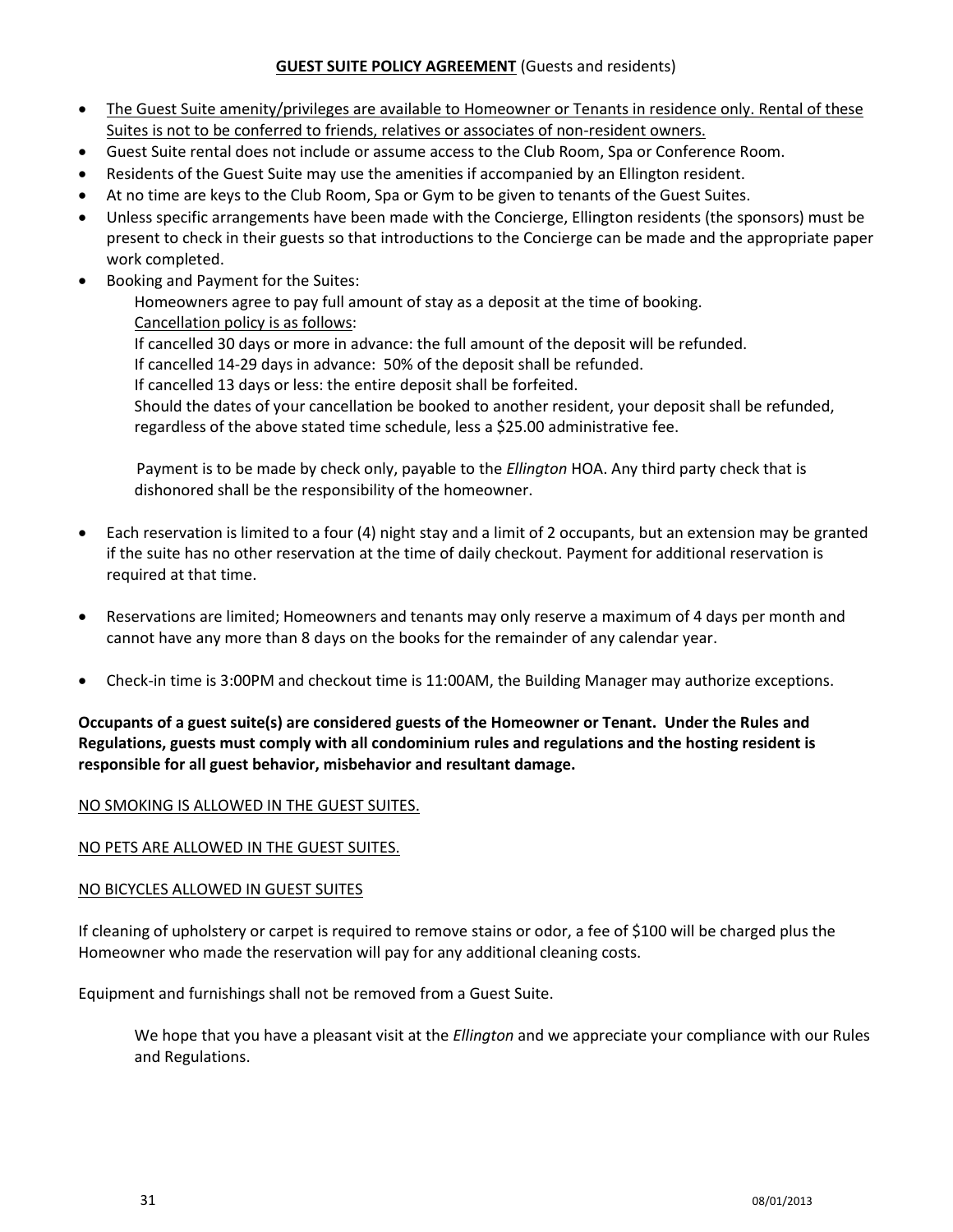| Please complete the information below:                                                                      |                            |  |  |
|-------------------------------------------------------------------------------------------------------------|----------------------------|--|--|
|                                                                                                             |                            |  |  |
|                                                                                                             |                            |  |  |
|                                                                                                             |                            |  |  |
| By signing below you agree to follow Ellington Rules & Regulations and take responsibility for any damages. |                            |  |  |
|                                                                                                             |                            |  |  |
|                                                                                                             | CHECK #___________________ |  |  |